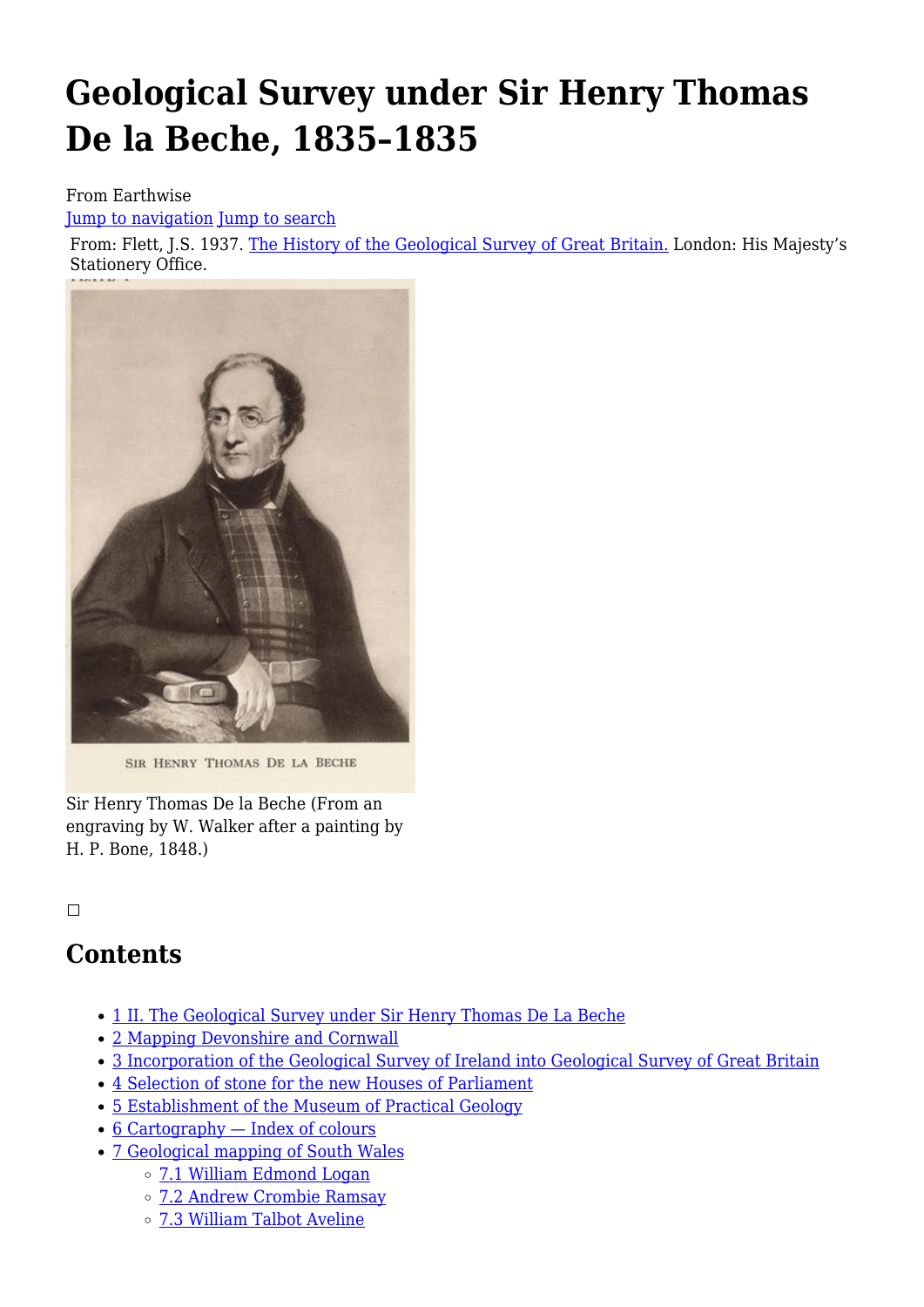[7.4](#page--1-0) [Mapping progress](#page--1-0)

- [8](#page--1-0) [Reorganization](#page--1-0)
- [9](#New_museum_at_Museum_of_Practical_Geology.2C_Jermyn_Street) [New museum at Museum of Practical Geology, Jermyn Street](#New_museum_at_Museum_of_Practical_Geology.2C_Jermyn_Street)
- [10](#Closing_years_of_De_la_Beche.E2.80.99s_Directorship) [Closing years of De la Beche's Directorship](#Closing_years_of_De_la_Beche.E2.80.99s_Directorship)

# **II. The Geological Survey under Sir Henry Thomas De La Beche**

That the geologically coloured Ordnance Survey maps prepared by De la Beche in the years 1832 to 1835 were received with much approbation by geologists and highly commended by the Presidents of the Geological Society, who were at that time the most competent critics, is sufficiently evident from the laudatory notices quoted from the Presidential addresses. A movement arose to make the enterprise continuous and to establish it on a firmer basis, and in this the most conspicuous members of the Society played a very active part. In this respect the Geological Society may be regarded as the mother of the Geological Survey, and there can be no doubt that it was principally owing to the hearty support given to the proposal by many distinguished and influential members of the Society that it was ultimately carried to a successful conclusion. At that period geology was firmly established as a vigorous and even a fashionable science. Sedgwick in Cambridge and Buckland in Oxford were the professors of the subject; both were men of outstanding personality, much honoured in academic circles and among the most prominent and famous scientists in the country. The Geological Society included in its ranks members of the peerage, Members of Parliament, great landowners and eminent bankers, men of a class which was likely to be able to exert considerable influence upon ministers. The proposal, moreover, was put forward in a very modest way, not likely to arouse the criticism that it would involve great expenditure; and the probable advantages to commerce, agriculture, manufactures and mining were no less obvious than the services it would render to geological science. Many circumstances had already prepared the public mind to view favourably such a proposal and there was a widespread and intelligent interest in the geology of the country and in the preparation of geological maps of a better standard than those which were at that time before the public.

The initiative appears to have come actually from the Ordnance Survey which applied to Buckland, Sedgwick and Lyell for a recommendation or report. The transaction has been described by Lyell in his Presidential Address to the Society delivered on 20th February, 1836.

Early in the Spring of last year an application was made by the Master-General and Board of Ordnance to Dr. Buckland and Mr. Sedgwick, as professors of Geology in the Universities of Oxford and Cambridge, and to myself as President of this Society, to offer our opinion as to the expediency of combining a geological examination of the English counties with the geographical survey now in progress. In compliance with this requisition we drew up a joint report, in which we endeavoured to state fully our opinion as to the great advantages which must accrue from such an undertaking, not only as calculated to promote geological science, which would alone be a sufficient object, but also as a work of great practical utility, bearing on agriculture, mining, road-making, the formation of canals and railroads, and other branches of national industry. The enlightened views of the Board of Ordnance were warmly seconded by the present Chancellor of the Exchequer, and a grant was obtained from the Treasury to defray the additional expenses which will be incurred in colouring geologically the Ordnance county maps. This arrangement may justly be regarded as an economical one, as those surveyors who have cultivated geology can with small increase of labour, when exploring the minute topography of the ground, trace out the boundaries of the principal mineral groups. This end, however, could only be fully accomplished by securing the co-operation of an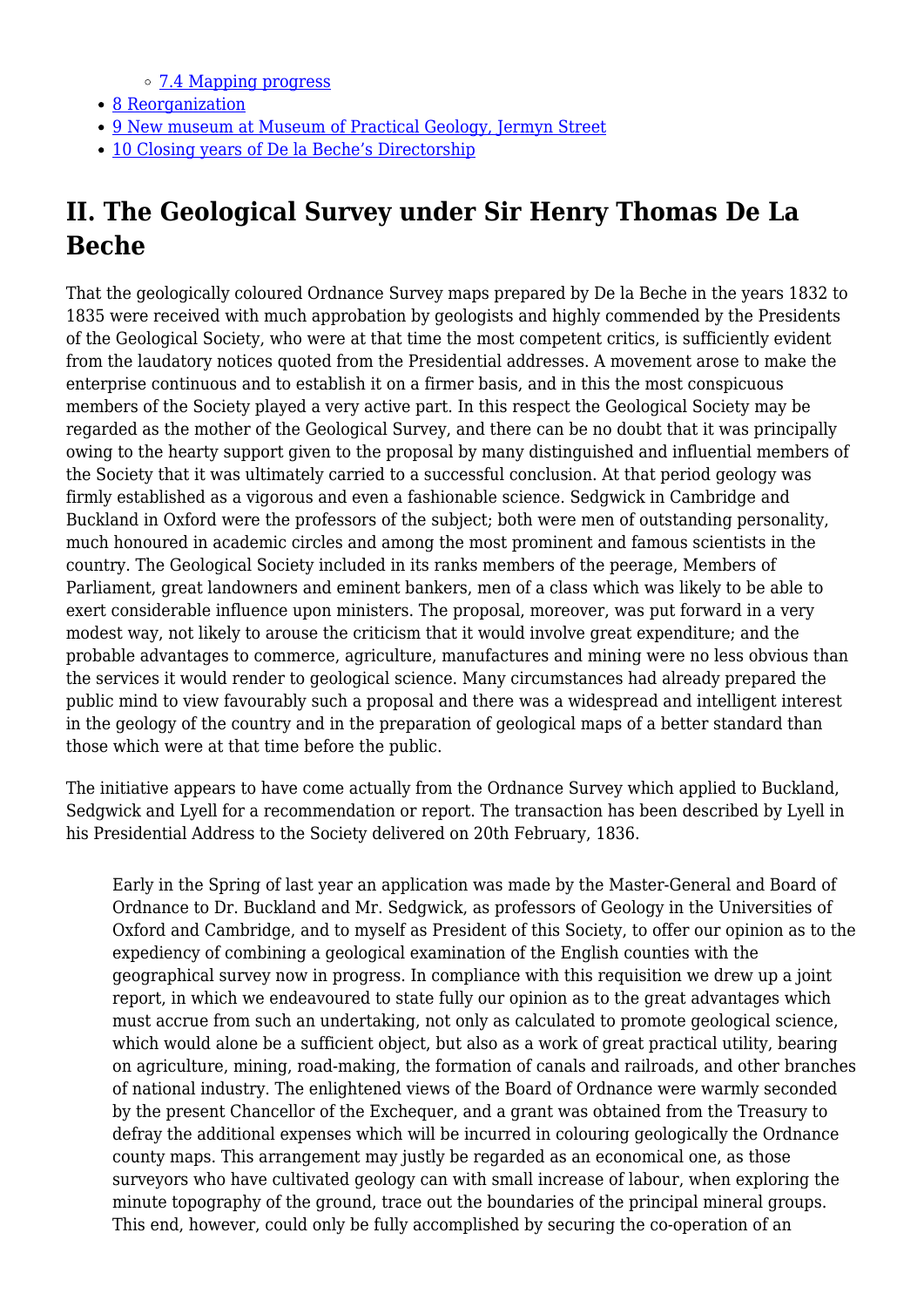experienced and able geologist, who might organize and direct the operations; and I congratulate the Society that our Foreign Secretary, Mr. De la Beche, has been chosen to discharge an office for which he is so eminently qualified.

In 1835 Henry Thomas De la Beche was thirty-nine years of age. For some years he had been one of the most active members of the Geological Society and though not so conspicuous in the world of science as Buckland, Sedgwick, Murchison and Greenough, he was recognized as an eminent geologist. In 1831 and 1832 he had been Secretary to the Society, and in 1834 he was one of the Vice-Presidents during the Presidency of Greenough. From 1835 to 1847 he was Foreign Secretary, one of the most honourable on the Society's list of offices.

De la Beche had already published numerous memoirs and made his mark as a geologist. His first paper seems to have been 'Observations on depth and temperature of the Lake of Geneva' (1819), *Bibliothèque Universelle,* also *Edin. Phil. Journ.* (1820). Thereafter he visited Jamaica (1824), on which island his family possessed estates, and he wrote a memoir 'Remarks on the Geology of Jamaica' published in the *Trans. Geol. Soc.,* 1826, 2nd Ser., vol. ii, p. 143, and illustrated by a coloured map. He had travelled in Switzerland, France and Italy, and wrote some papers on the geology of Savoy and La Manche. He also translated a series of Memoirs from the 'Annales des Mines' and edited them with notes. In 1831 a 'Manual of Geology' was issued by his hand, a second edition of which work appeared in 1832. Among other contributions from his pen was a series of 40 sections and views illustrative of Geological Phenomena (1829) and in 1834 he published a volume entitled 'Theoretical Researches in Geology.'

De la Beche, whose father was a military man, though born in London in 1796, spent his youth in Devon and Dorset. For some time he seems to have lived at Char-mouth. In 1810 he was sent to the Royal Military School of Great Marlowe (which was afterwards replaced by Sandhurst). He entered the Army after passing through the Military School, but soon retired from the service and for some time apparently lived the life of a man of leisure with sufficient means to keep him in comfort. In 1817 he joined the Geological Society of London and thereafter his interests were principally in foreign travel and in geology.

For a man of good education to become a geologist it was not necessary in those days to have any sort of academic training. There were Schools of Geology, of course, at Oxford, presided over by Buckland, and at Cambridge, where Sedgwick was professor. But Murchison, Scrope, Lyell and others had achieved distinction as geologists practically by their own exertions. Murchison, like De la Beche, had been in the Army, but he never learnt geology in any school, and he used to say that all a man wanted to become a geologist was industry, common sense and a sound pair of legs. The papers and discussions at the Geological Society were by far the best intellectual training in the subject that could be obtained at that time. De la Beche was diligent in his attendance and submitted papers frequently, but he does not seem to have taken a prominent part in the debates.

So far as can be gathered from his works, he was very fond of travel and of an open air life. He knew foreign languages well and perhaps this was one of the reasons for his long tenure of the Foreign Secretaryship of the Society. Like Murchison and Lyell, who were also great travellers, De la Beche had many friends among Continental geologists. From the first he had a strong taste for mapping and drawing and his early volume of 'Sections' indicates this propensity. He was a man of very methodical habits and business-like, and any task which he took in hand he finished in good time. He was a handsome man, with very agreeable manners, who was at home in all classes of society; and to the end he retained traces of his early military associations, though he was a great favourite with those who worked under him.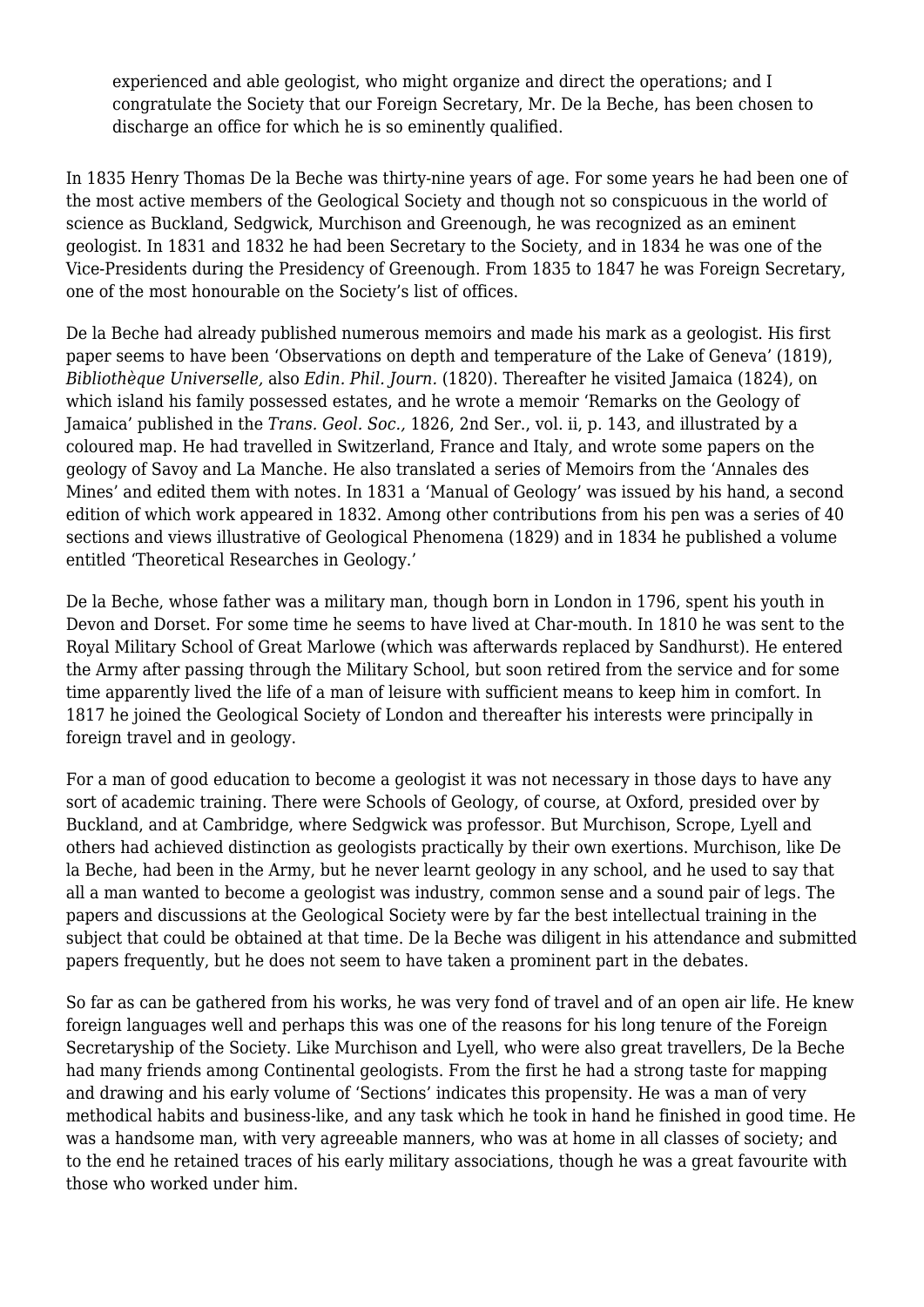The reason why De la Beche took on the task of colouring Ordnance maps can now only be inferred. Probably he chose himself, that is to say he liked that sort of work and started it spontaneously. Lyell was busy building up the philosophical principles of Geology and expounding them to the multitude; Murchison was exploring new ground and creating new geological formations out of the neglected rocks of old 'grauwacke'; Buckland was engrossed in cave researches and 'diluvial' geology. De la Beche seems to have been a man of the type who likes to take a piece of complicated unmapped country and to follow out its geological lines day by day, gradually unravelling the details of structure and filling it in bit by bit till he completes a scientific whole. This task can be very engrossing, as many field geologists know well. It offers a combination of life in the open air, constant novelty, the interest of scientific work and at the same time the advancement of geological science. Many geological surveyors who have spent years in such work continue to carry it on after their retirement so long as their legs will stand the exertion. It is a healthful, varied, pleasant and interesting manner of spending their leisure time.

De la Beche also had very special qualifications for the work. He was diligent and methodical, and he had devoted much attention to the study of the methods of collecting and interpreting geological field evidence. His book on 'Methods of Observing' proves that he was both well informed and very critical. It is fortunate that at the time when circumstances were ripe for the production of a series of official geological maps a man with capacity and habits such as those of De la Beche was available. He had that combination of qualities which eminently suited him for the task.

Subsequent events were to prove that he was an organizer of extraordinary ability. When practical difficulties arose his ingenuity and patience were remarkable. He had especially well developed the sense of fathoming the official mind, and knew perfectly what arguments were likely to carry most weight with administrative persons. This is really a natural gift which many scientific men completely lack. Even in the inception of his scheme this faculty was obvious. He put it forward in such a plausible manner; it was so inexpensive and promised to be of such general usefulness and was backed by so many wise and authoritative persons that no one could possibly raise any objections. And naturally in due course the scheme expanded, but as it was running smoothly and was applauded by everyone its subsequent growth was inevitable.

# **Mapping Devonshire and Cornwall**

At the time when De la Beche began his official geological work the Ordnance Survey had published one-inch maps of most of the South of England and part of Wales. A wide choice of districts was consequently open to De la Beche in which to execute his survey. He decided to begin in Devonshire and Cornwall and at the present day we can only surmise what were the reasons for this programme. The geology of other parts of England such as the Bath district and the Weald of Kent was much better known. Perhaps he avoided these because other geologists were busy there and were soon to bring their work to fruition. Perhaps he intended to make a clean sweep across the South of England and, like many other geologists, he underestimated the time required for such a task. We may note, however, that his favourite field of work was in the West of England, Dorset and Devon, and possibly he had already made a preliminary examination of Cornwall and had been fascinated by the strange new problems involved in its complex geology. Mining was very active in Cornwall at that time, and many of the engineers had taken great interest in mineralogy and geology and had acquired much information likely to be useful, and as yet unpublished. De la Beche also was always strongly attracted by the economic side of geology and insisted on the practical value of the science. For this reason Cornwall may have held special attractions. He was not a mining engineer, but, as his subsequent work showed, he was prepared to devote special attention both to the theoretical and practical aspects of the study of ore deposits. The rocks of Cornwall presented a great variety of structures, many of which were not exhibited elsewhere in the South of England,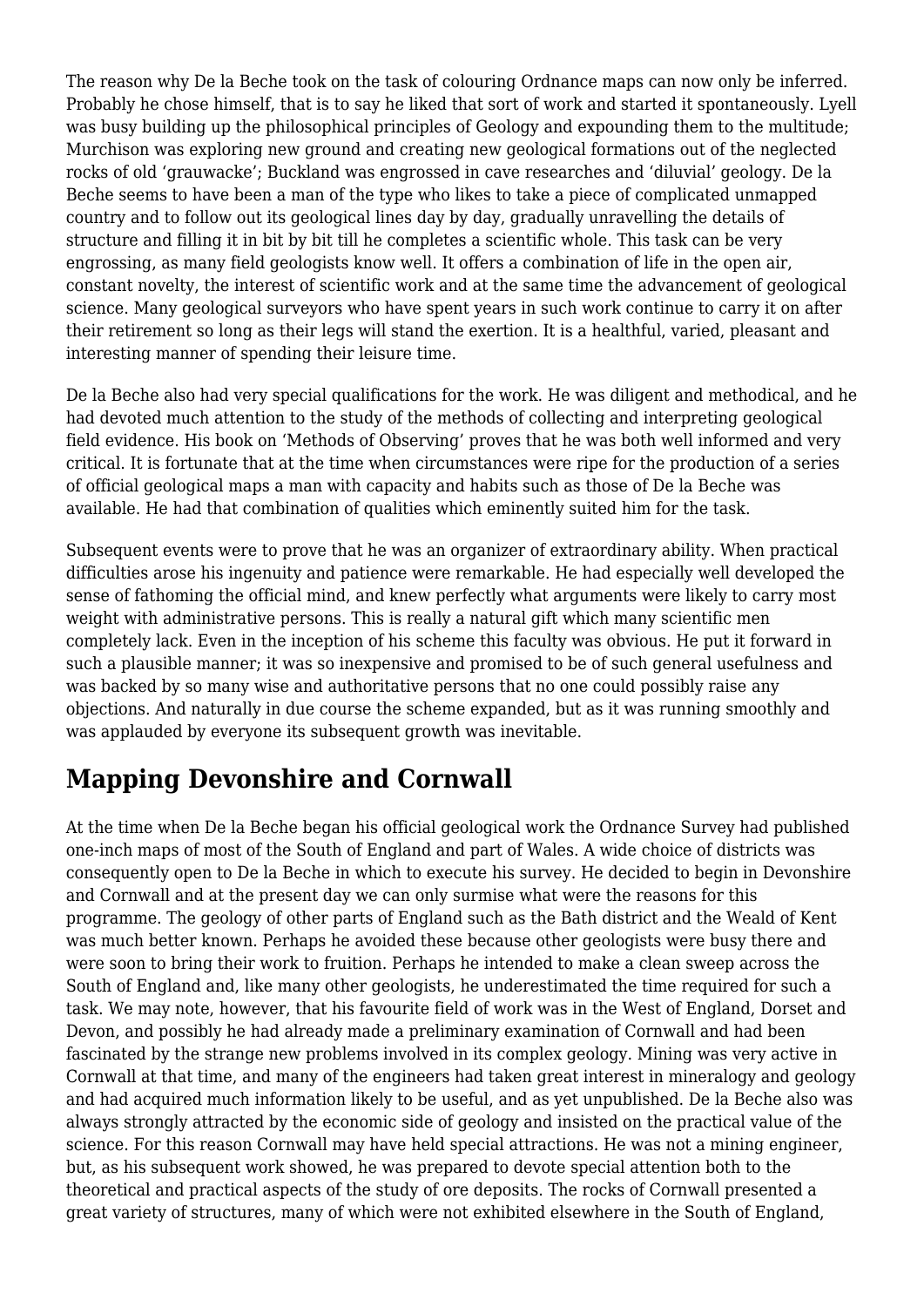and De la Beche excelled as a structural geologist. But whatever may have been the reason of his choice, it was final, and his fame is linked with the researches which he carried out there and subsequently published in his maps and his classic 'Report.'

A very considerable amount of information had already been published regarding the geology of Cornwall and Devon. The Transactions of the Royal Geological Society of Cornwall started in 1818, and by 1832 four volumes had appeared containing many interesting memoirs. The list of literature on the geology of Cornwall and Devon given in De la Beche's 'Report' (1839) is a considerable one and includes the names of Berger, De Luc, Macculloch, Conybeare, Sedgwick and Majendie. The distribution of the principal granite masses was well known and many of the elvan dykes had also been located. In Devonshire the main outcrops of limestone had been traced and many of them were extensively worked. The rest of the country was regarded as grauwacke, killas or clay-slate, and no real advance had been made in the interpretation of its structural relationships. The basic igneous rocks now known as greenstones, diabases, spilites and schalsteins were recognized and were called 'blue elvans'; many of their exposures were well known. Hence the outlines of Cornish geology had already been sketched out. Of some districts, such as the Lizard, very useful maps had already appeared and De la Beche did not modify them greatly. It is clear, however, that he traversed the whole country and examined all the coast sections. This was a tremendous task for one man, singlehanded, and we can only marvel at his energy. The four maps which he had finished in 1832 represent about a thousand square miles and bear witness to his enthusiasm and power of work. In the Preface to his 'Report' (1839) he mentions the names of the Ordnance Surveyors, Still and Maclauchlan, but he seems to have had no other helpers. These two gave him the lines of many mineral veins and elvans, and in some places the boundaries of the granite, along with other assistance from the information they had collected in course of their work in the field. He was also thoroughly conversant with the literature, but he seems to have checked the results of previous observers by a personal examination of the outcrops.

His great Report on the Geology of Cornwall, Devon and Somerset was not published till 1839. It runs to 648 pages with many plates and must have been compiled from the notes he had taken during his field surveys. When we recollect that in the decennium 1830–1840 De la Beche had prepared eight geological one-inch maps, published his 'Geological Researches,' two editions of his 'Geological Manual,' and his voluminous 'Report,' besides conducting all the negotiations and business arising from the institution of the Geological Survey, we are led to wonder at the display of energy he exhibited in these years.

His 'Report' and maps show that he was diligent, cautious and thorough. Judged by the standard set up by the revision of part of Cornwall and Devon carried out by Clement Reid and his staff of geologists in the years 1900–1909 the maps are mere sketch work. The outlines of the granites stand with little alteration, but the elvans, greenstones and mineral lodes have much increased in number in the new maps and the details of boundary lines have often been greatly modified. This does not lessen our admiration for the pioneer work of De la Beche. Subsequently additional details of the lodes were added to De la Beche's maps about 1860 by Warington W. Smyth.

It is a saddening commentary on the geological cartography of Great Britain that the original oneinch maps of parts of North Devon and Somerset have not yet been revised but are still on sale essentially unmodified from the form given them about the year 1844.

The most valuable part of De la Beche's Report at the present day is the very full description of the geology of the mineral lodes and of the methods of working them. As at that time mining in Cornwall was very active and prosperous, while now it has fallen into decay, we have an authentic and most authoritative description, both geological and practical, of a state of things that has passed away.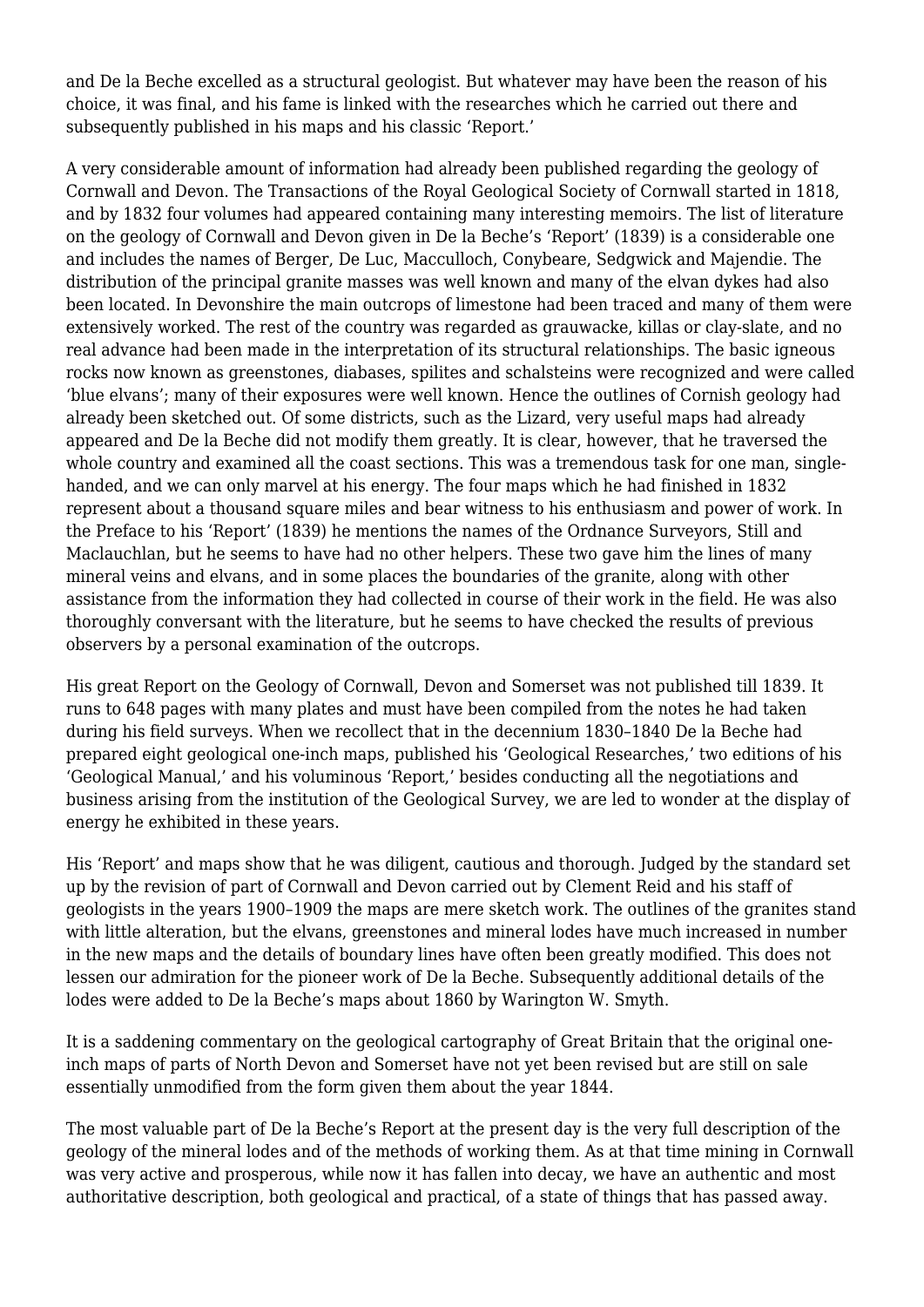De la Beche's work, however, in one respect was incomplete, for little attention had been given to the subdivisions of the killas and to the evidence of their geological age. At first De la Beche seems to have been of the opinion that the 'grauwacke' and 'killas' of Western Cornwall were rocks of very great geological age, probably as old as or even older than Sedgwick's Cambrian. But in 1836 Sedgwick and Murchison showed that in Devonshire the Culm Measures were presumably of Carboniferous age. Continuing their researches, they arrived at the conclusion that many of the strata of this region were, if older' than the Carboniferous, at least not so old as Murchison's Silurian. By 1839 they had decided to create a new division of the Geological Series to include these rocks, and had given them the name of the Devonian System. In this they have been proved by subsequent researches to be fully justified, but on account of the intense folding and crushing of the strata the stratigraphical evidence was not completely convincing. Lonsdale, however, who was an able palaeontologist and at that time Curator of the Geological Society's museum, showed in 1840 that the fossils of the Torquay Limestones were intermediate in many characters between those of the Silurian and those of the Carboniferous. In this way, following the precepts of William Smith, the Devonian System was founded on a secure basis. De la Beche's Report (1839) describes these rocks as Grauwacke and Carbonaceous rocks, and gives no clear indication whether he supported the now accepted nomenclature or opposed it. In the map which forms the frontispiece of his Report there is no mention of Devonian. It seems clear, therefore, that he missed the greatest discovery that was made in his special geological province, and in 1839 was at any rate doubtful whether the new classification was worthy of acceptance.

About 1839 also C. W. Peach discovered fossils in the Gorran Haven Quartzite. These have subsequently been recognized as Ordovician (Lower Silurian). De la Beche seems to have known of this discovery, but its importance was not appreciated and the Gorran Quartzite was included in the 'Grauwacke.' The relation of these rocks to the rocks that adjoin them on the north has been much discussed and the question how far the West of Cornwall is made up of strata older than the Devonian is yet by no means settled. Only last year (1934) De la Beche's successor announced that fossil evidence had been obtained showing that some of the so-called Ordovician rocks of the South of Cornwall were mos probably Middie Devoman.

# **Incorporation of the Geological Survey of Ireland into Geological Survey of Great Britain**

About the year 1832 Colonel Colby of the Ordnance Survey had appointed Captain Joseph Ellison Portlock, R.E., Geologist to the Trigonometrical Survey of Ireland.

This post seems to have been similar to that which Macculloch received in Scotland in 1814, and Portlock had started by 1834 to make a geological map of Ireland. A small staff of assistants was placed at his service and he had a museum and a laboratory for the examination of soils. The survey was intended to assist the Ordnance Survey by collecting information on agriculture, geology, natural history and statistics, but Portlock did most of the geological work. After a time the preparation of memoir and maps was suspended, but Portlock continued his work and published his memoir 1843. Thereafter he discontinued and his assistants were removed to England. His great memoir is a classic of Irish geology and is worthy to stand comparison with De la Beche's memoir on Cornwall and Devon.

Subsequently (in 1845) the Geological Survey of Ireland was established as a branch of the Geological Survey of Great Britain and was placed under the control of De la Beche.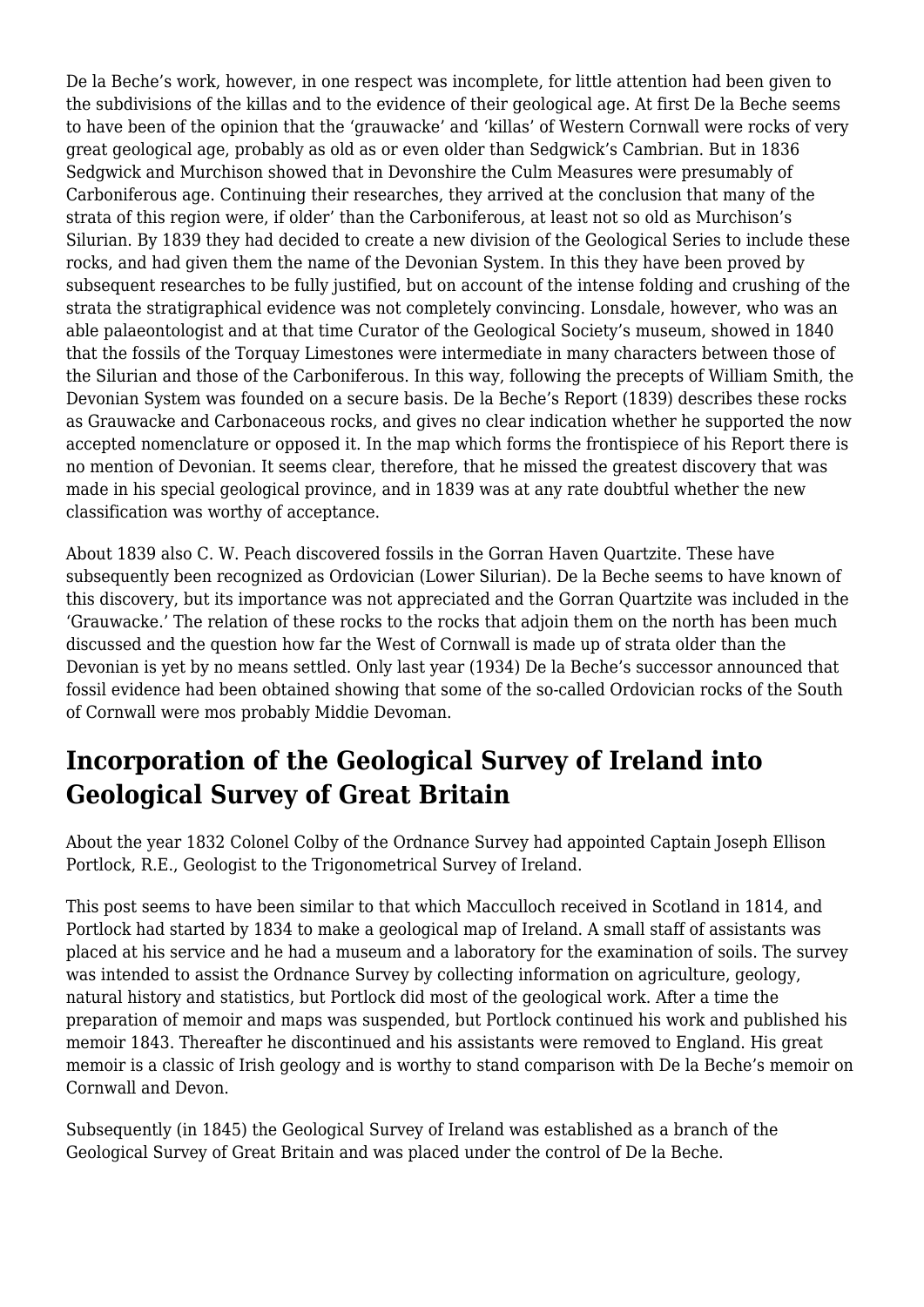# **Selection of stone for the new Houses of Parliament**

In 1838 a Commission was appointed to ascertain the most suitable stone for the building of the new Houses of Parliament at Westminster. This included a number of famous geologists, such as William Smith (the founder of stratigraphical geology) and De la Beche and Charles Barry, with C. H. Smith, a sculptor who was an expert on building and ornamental stones. They travelled extensively and made a great collection of specimens. In the long run the stone chosen was from Bolsover, but unfortunately the quarries proved incapable of yielding sufficient quantities, and as an alternative the dolomite of Anston near Mansfield was taken. The problem was a difficult one. It was desired to obtain a stone more durable than the limestones commonly used in London, such as Portland, Bath, Caen and Ketton. On the other hand, as a vast amount of carved and sculptured detail had to be produced, it was hardly possible to use such hard and intractable materials as granite or sandstone. As a middle course, the selection of a dolomitic limestone was decided on, and an inspection of ancient buildings such as Southwell Cathedral and other early English churches seemed to indicate that this choice was unexceptionable. Much criticism has been directed at this selection. The stone has weathered unequally and is full of flaws; the best Anston stone has all the desired qualities, but much of the material used in the Houses of Parliament is of inferior quality and is traversed by 'vents' or lines of weakness. Unfortunately no satisfactory inspection was made at the quarry and no care was taken to reject unsuitable rock. Not more than about 15 per cent. of the stone actually used need have been discarded. For this De la Beche cannot justly be blamed. He showed his confidence in Anston rock by using it for the building of his new Museum in Jermyn Street in 1849. It has proved sufficiently durable, but only really good stone was used and deeply cut carving was avoided. The doorway of the Museum in Jermyn Street retained all the ornamental detail in perfection after eighty years of exposure to the London atmosphere. The stone used in the Houses of Parliament was so perishable that in 1861 a Commission was appointed to consider the 'Decay of the Stone of the New Palace at Westminster' and the best means of preserving the building: its conclusions led to no practical results.

## **Establishment of the Museum of Practical Geology**

To this investigation, however, we are largely indebted for the establishment of the Museum of Practical Geology, for the large number of specimens of building stones collected by the Commission of 1838*,* and tested by them, was eminently suitable for preservation. De la Beche had previously made the suggestion that a Museum should be attached to the Geological Survey, in which rocks and minerals which had a bearing on the applications of geology to industry should be exhibited. This suggestion was approved and in 1837 a building in Craig's Court, Whitehall, was obtained for Survey Offices and Museum.

The extensive collections already made by De la Beche served to illustrate many useful applications of geology, and in a short time, by private generosity and the work of official collectors, the exhibited series grew to considerable dimensions. The Museum was established in 1837 but not opened to the public till 1841, and about the same time Richard Phillips was attached to the service as a chemist to make analyses of minerals and rocks. He acted also as Curator of the Museum. Phillips was one of the founders or original members of the Geological Society of London. He was well known for his researches in chemistry and became President of the Chemical Society. His brother, William Phillips, was a distinguished geologist and wrote standard works on geology and mineralogy. Richard Phillips died in 1851 and was succeeded as Curator of the Museum by Trenham Reeks, who had joined the Survey in the same year as Phillips (1839).

An active coadjutor in the equipment and arrangement of the new Museum was Thomas Sopwith. He was a land and mineral surveyor and he brought out a descriptive account of the Museum in 1843.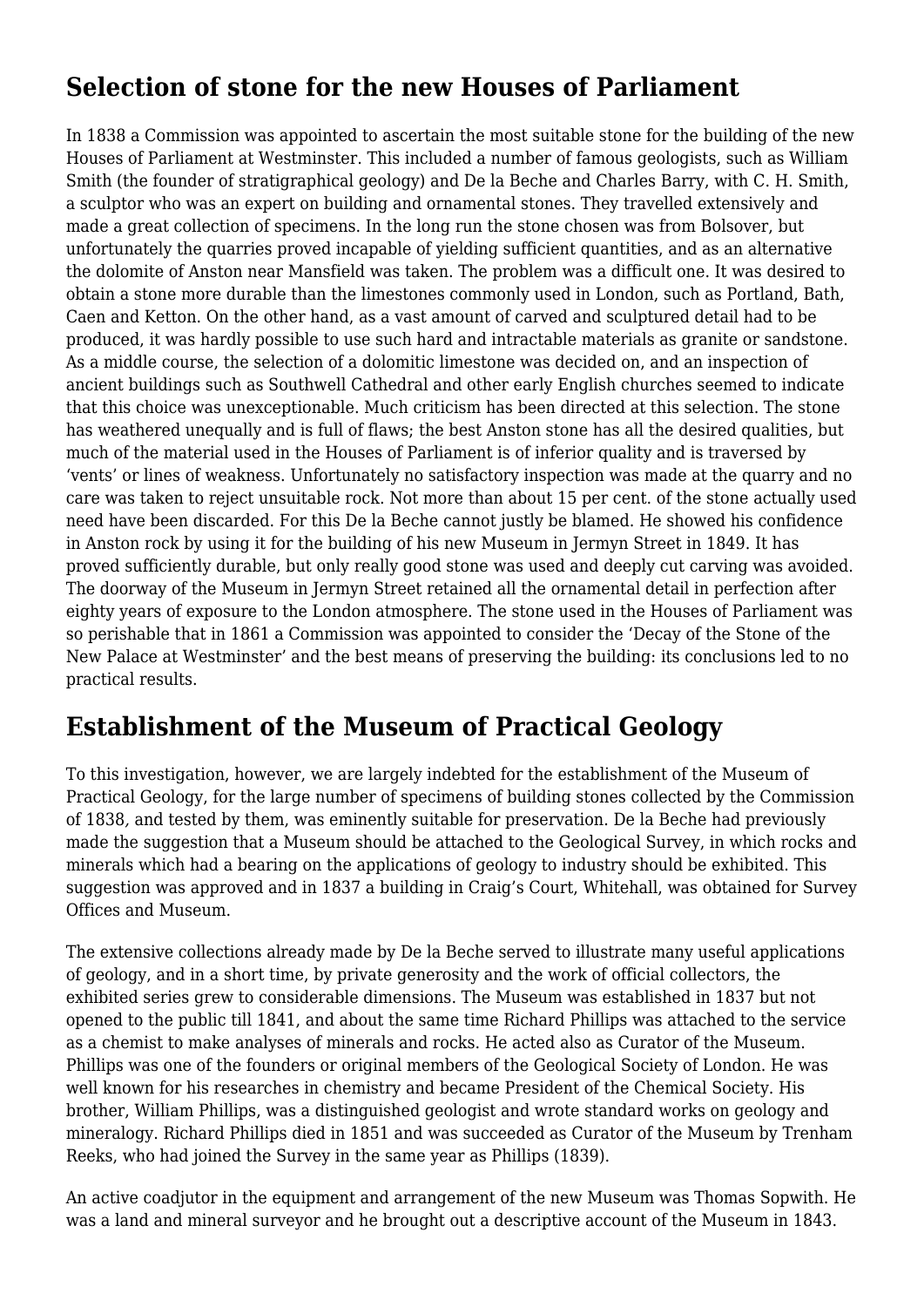He took much interest in mining geology and ultimately became Crown Agent for the Mines in the Forest of Dean. The making of geological models was a work in which he specially excelled, and he prepared a large model of the coalfield of the Forest of Dean on the scale of 5 inches to a mile and another on the scale of 10 inches to a mile which is still preserved and shows wonderful skill and knowledge of the local geology. Sopwith also made small wooden models to illustrate geological structures, such as folds and faults, and the effects of surface configuration on the outcrops of stratified rocks. These models are still used in many colleges and schools to illustrate geological lectures. Sopwith appears to have had a considerable practice as a civil engineer and a surveyor of mines. His geological knowledge was of a high standard and he was a prominent member of the Geological Society. Apparently he was never a regular member of De la Beche's staff, but as he held an appointment under the Crown Estates he seems to have considered himself as semi-officially attached to the Geological Survey and he gave very hearty support to De la Beche's schemes.

Sopwith's 'Account of the Museum of Economic Geology' was published by John Murray and gives a full description not only of the purposes of the Museum but also of its principal exhibits. The striking fact is that almost nothing was shown that had not a practical bearing. For example, there was no collection of classified minerals or rocks and no stratigraphical series of fossils. The collection of building stones, ornamental stones, marbles, granites and serpentines occupied a principal place on the ground floor. Along with these were exhibits of cements, plasters, tiles, pottery, earthenware and other manufactured products. On the first gallery were shown British and foreign ores of the metals, coals and other fuels, with specimens of lodes, veins and other mineral deposits. In this collection tin, Copper, iron and coal held a principal place, as illustrating British industries. Many of the specimens came from Cornwall, Devon and South Wales and were evidently collected during the survey of those districts, but generous donors had also presented large numbers of specimens of foreign ores. Among others, the Imperial Mining Institute of Russia had sent a varied series of Russian exhibits. Scattered through the Museum were examples of metallurgical products, such as castings, electrotypes, gun barrels, etc., and objects of art such as encaustic tiles, statuary, pottery and cameos.

Adjacent to the Museum of Economic Geology there was a Mining Records Office. T. B. Jordan, the officer in charge, was a skilled mechanic and instrument maker and had been Secretary of the Royal Polytechnic Society of Cornwall. Apparently the initial impetus for the establishment of the Mining Records Office came from a great mining disaster that happened in Co. Durham in 1836, when water from old workings burst into a mine and many miners lost their lives. At the British Association Meeting in Newcastle in 1838 Sopwith read a paper urging the importance of collecting and preserving the plans of abandoned mines. A resolution in support of this proposal was carried in the Council of the British Association and an influential committee appointed to submit the matter to the Government. It was urged that similar measures were already being taken by the Board of Woods and Forests in the case of the coal mines of the Forest of Dean, and in Northumberland by the Natural History Society of Newcastle. In March 1839 it was decided to place the work in the hands of De la Beche, and Jordan was appointed Keeper of Mining Records in October 1840.

At the same time it was decided that the Mining Records Office should contain an exhibit of models of coalfields, of various kinds of mines, and of the apparatus used in dressing mineral ores. Apparently Jordan had a workshop connected with the Museum in which models were prepared. In addition to Sopwith's models of the Forest of Dean coalfield, already mentioned, there were models of Dolcoath mine and of Northumbrian coal mines. Sopwith contributed a model of the Alston Moor lead-mining district and other models were presented. Some of them were of an elaborate construction showing shafts, levels and pumps. There were also models of many kinds of mining machinery, buddles, stamps, tilt hammers and jigs. Among this collection Ramsay's original model of the Geology of the Island of Arran makes a somewhat incongruous appearance. A few maps and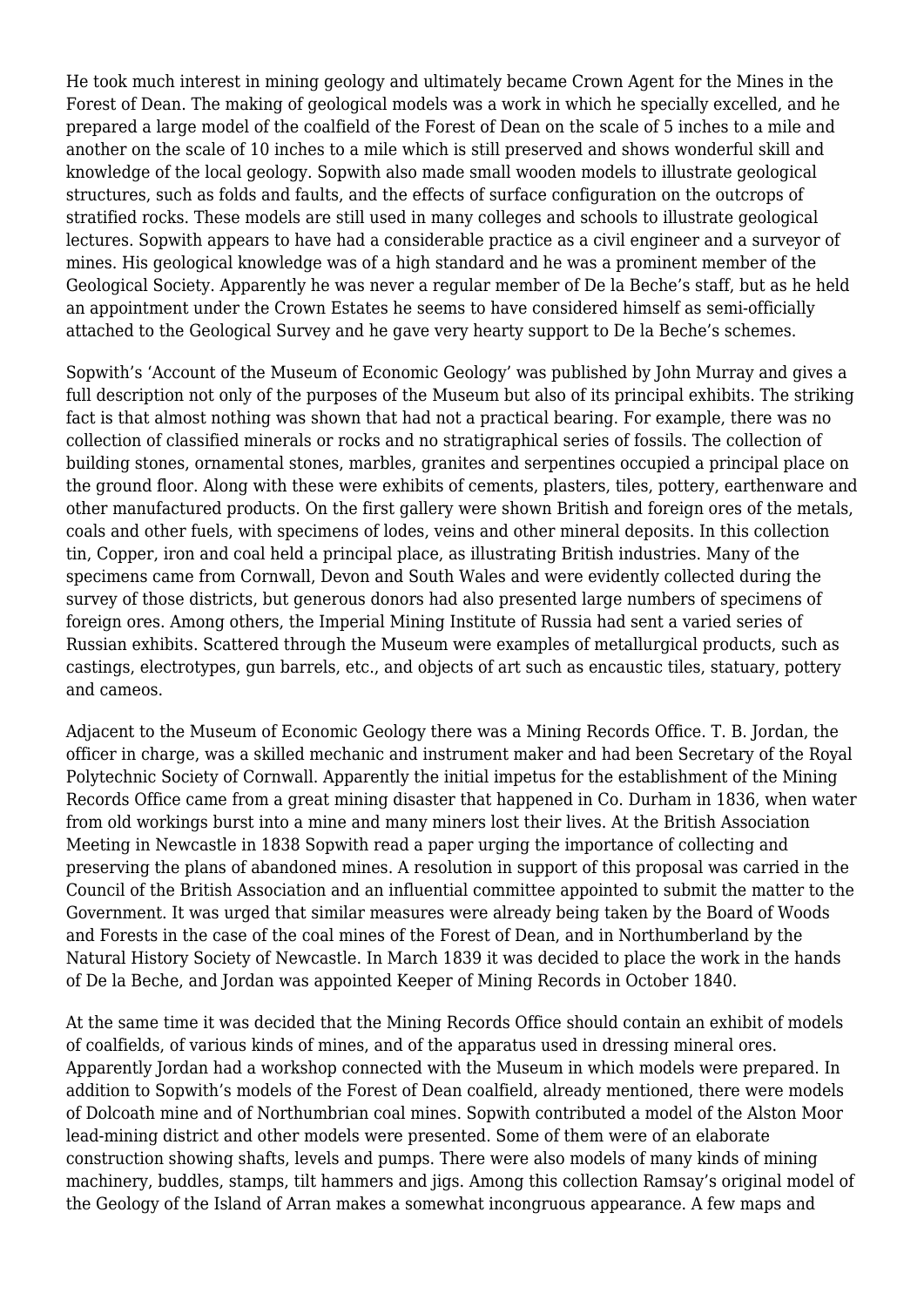plans of mining districts were shown, and a series of sections illustrating the geology of railwaycuttings newly made for the rapidly spreading railway lines of England. A special committee of the British Association had been appointed to get together as large a collection of these railway sections as possible, and the sections which this committee collected were deposited in the Museum.

Although no special exhibits were provided to show the connexion of geology with agriculture, it was announced that Mr. Phillips, Curator of the Museum, would make analyses of rocks and soils at moderate charges.

### **Cartography — Index of colours**

According to a statement made by Horace B. Woodward in the 'Summary of Progress' for 1907, a second Index of Colours to be used in the Geological Survey Maps was issued by De la Beche in 1839. Devonian does not make its appearance in the list, though by that time this controversy was regarded as virtually settled. Sheets 20 to 27 were now being published in a revised edition; they comprise a large part of Devonshire and cover an area bounded by north and south lines drawn on the east though Lyme Regis and on the welt through Liskeard. In addition to these, Sheets 28 to 33 were on sale. This completed the survey of Devon and Cornwall. The 'Report' was published in 1839.

The third Index of Colours was published probably in 1844, but the exact date is not known. In 1846 a reduced edition was prepared; both tablets and writing being on a smaller scale. At that time all the Sheets from 19 to 43 were published except Sheet 34. From this it is clear that the survey of South Wales had made rapid progress between 1839 and 1844, and most of the maps had been engraved. Sheet 34 (which was not published at that time) includes the district around Cirencester.

# **Geological mapping of South Wales**

The reason why De la Beche transferred the work of the Survey from Devon and Cornwall to South Wales is not difficult to perceive. Obviously it was his intention to keep his staff as closely as possible on work that had a definite economic bearing, and the coal and iron industries of South Wales were of paramount importance. The district was one with which he was not unacquainted, as several years previously he had published a memoir on the Geology of Pembrokeshire.

His staff at this time received an accession of numbers. In addition to Phillips and Reeks, employed in the Museum and Laboratory, and Jordan, in charge of the Mining Records Office, he had as assistants W. T. Aveline, T. E. James and A. Murray. In 1841 A. C. Ramsay joined the service. Josiah Rees and D. H. Williams were appointed in 1839, and in 1842 H. W. Bristow began work.

Quite obviously the work of the Geological Survey was receiving public approbation and official support, and in the Presidential Addresses to the Geological Society many encomiums were passed on the newly published maps. The area now taken in hand for survey was very different from Cornwall and Devon. Great exposures of Old Red Sandstone, almost free from plication and disturbance, and singularly barren of fossils, replaced the intensely sheared grauwacke of the southern province. No more was seen of the richly fossiliferous Devonian Limestones of Plymouth and Torquay. The Carboniferous of Devonshire is represented by crushed and broken Culm Measures; in South Wales the beds of the same age are the Carboniferous Limestone and Coal Measures which yield abundance of fossils and contain many workable coals and ironstones. General maps of the South Wales coalfield and the surrounding rocks had been published by Greenough and others, and there had been detailed surveys of a few special districts. But the task of reducing the geology of the whole region to a uniform standard corresponding to the improved cartography of the new Ordnance maps was a difficult one. In the eastern part of the district the tectonic structures are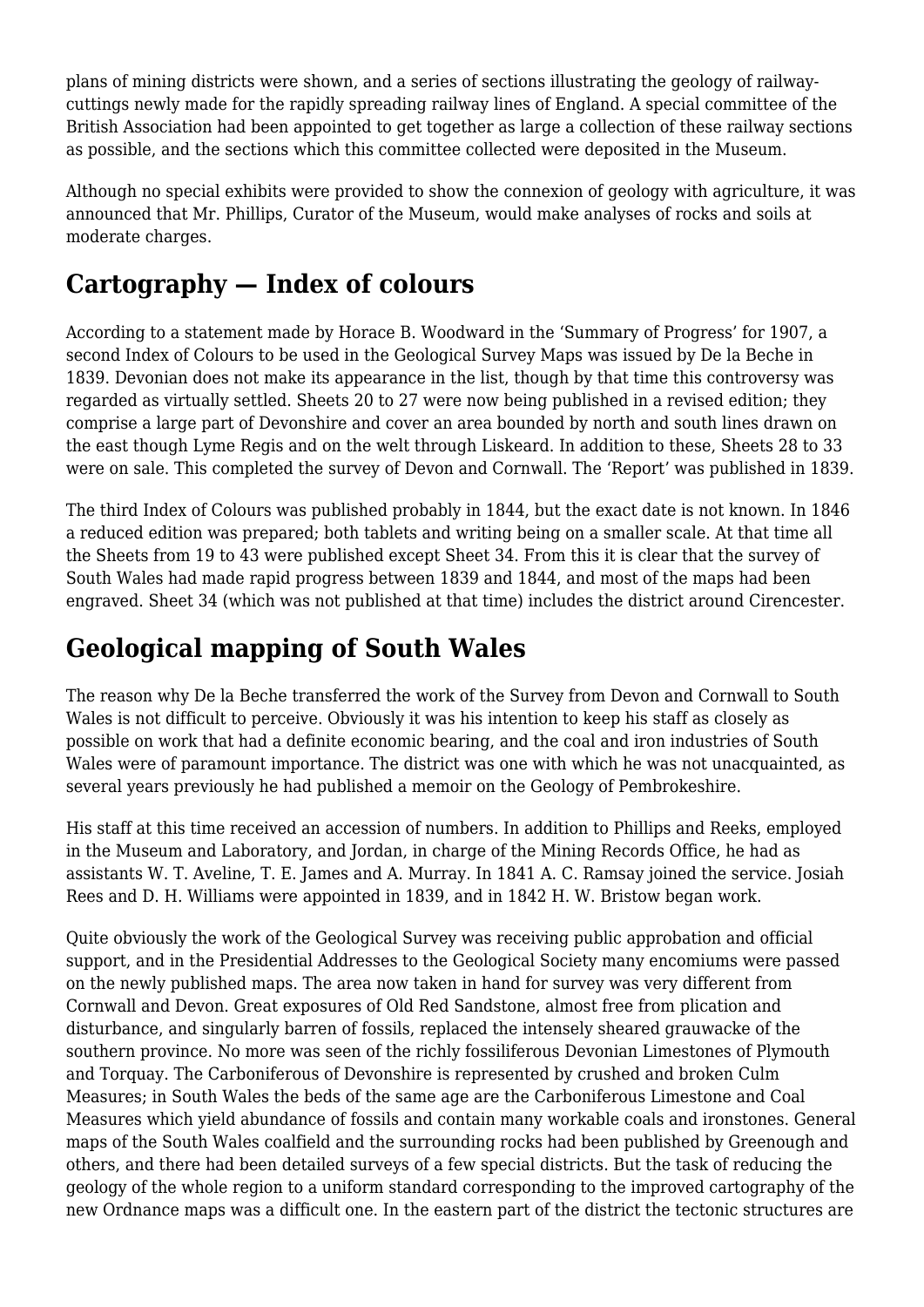comparatively simple, but in the west there is great complication and the geology of Pembrokeshire was to remain obscure for many years and to give rise to much controversy.

It was a fortunate circumstance that in South Wales at that time one of the most patient and accurate geologists who ever undertook coalfield survey had been at work for several years. De la Beche was on very friendly terms with him and readily secured his active collaboration in the survey of that coalfield.

#### **William Edmond Logan**

William Edmond Logan was a member of a Scottish family which had emigrated to Canada but subsequently returned to Scotland. Logan was educated in Edinburgh, at the Royal High School and subsequently at the University, where he studied logic, chemistry and mathematics for one session only. He then went to London, and entered the counting house of his uncle, a successful business man. From 1817 to 1828 Logan worked in London, and though he was a serious minded young man, and very fond of reading, there does not seem to be evidence that he took any interest in geology. In 1828, however, his uncle became a partner in a firm that proposed to extract copper from metallurgical slags in South Wales, and William Logan went to Swansea as local representative of the firm. From the nature of his work he began to study anew chemistry and mineralogy and he collected shells, fossils and minerals. The business enterprise was not very successful and Logan soon found himself involved in many practical difficulties which increased his interest in mineralogy and metallurgy. After a time his firm undertook coal mining and Logan acquired some geological instruments and started to take notes and make surveys. He seems to have been most1y self-taught, though no doubt he learned much from the practical mining engineers with whom he came in daily contact. From the first his observations were very carefully made and recorded, and his measurements and descriptions were models of exactness, possibly as the result of his thorough business training. He obtained the Ordnance Survey Sheets and laid down on them the outcrops of the coal seams and the other geological information which he collected, and in addition to this he made vertical sections of the strata, and horizontal sections across the Coal Measures, with considerable accuracy and skill. He read all the geological books and papers on which he could lay his hands and became an enthusiastic geologist. In 1837 he joined the Geological Society and in the same year he exhibited a geological map of part of South Wales at the meeting of the British Association. By this time he had made the acquaintance of De la Beche, who was much impressed by Logan's maps, and recognized that for accuracy and detail they were ahead of anything that had been produced in England up to that time. When the Geological Survey entered South Wales, Logan very generously placed at their service all the results of his observations and De la Beche welcomed them with enthusiasm. In some of the Sheets that were published in 1845 Logan's name appears as joint author and he gave very active assistance to De la Beche for several years. Apparently he was never a regular member of the Survey staff but continued to be an enthusiastic amateur who rendered gratuitous assistance.

Logan was the first to understand the meaning of the underclays or root-clays that lie beneath coal seams, and he read a paper on this subject to the Geological Society of London in 1840. His views have been fully confirmed by subsequent workers.

In 1840 Logan visited Canada and published several geological papers containing the results of his geological observations during his travels. In 1842 the Canadian Parliament decided to institute a Geological Survey and Logan was appointed geologist. De la Beche wrote a letter supporting Logan's application and expressing in the highest terms his appreciation of the accuracy and thoroughness of Logan's work in South Wales. This opinion was subsequently justified, for Logan became one of the most famous men in Canada and one of the most distinguished geologists of the Western Hemisphere. He was the founder of the Geological Survey of Canada, a national institution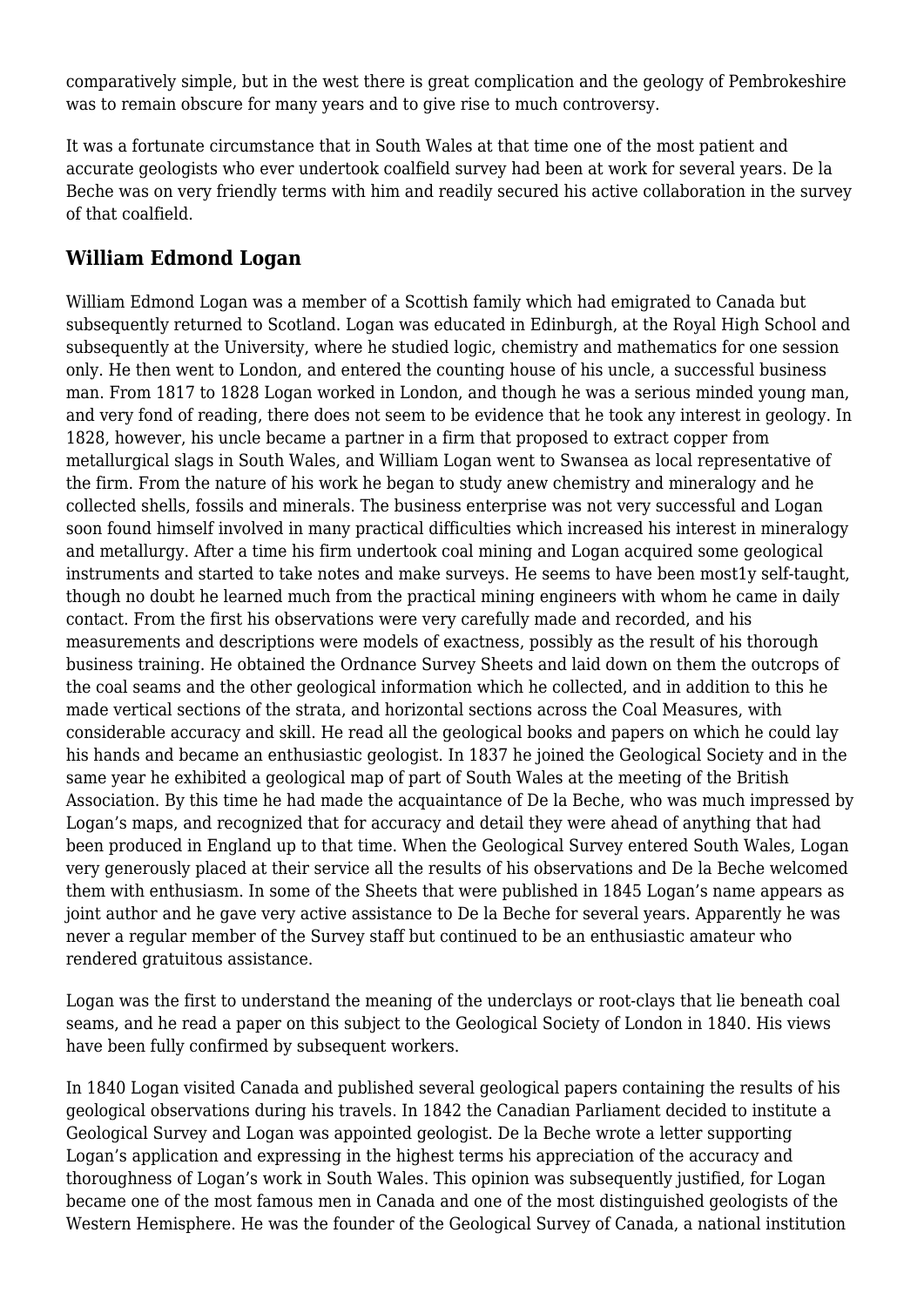of great renown and distinction which has contributed enormously to our knowledge of the geology of that country. Logan's name is held in great reverence, and one of the highest mountains in Canada has been called Mount Logan in his memory. He was knighted by Queen Victoria in 1856 and died in 1875 at the age of 77. For a man who was of middle age before he began the study of geology he attained great distinction in his chosen field of scientific work. Logan was essentially a field geologist and a surveyor, and till advanced age he thought little of hardships and of dangers in travelling through pathless woods and along turbulent rivers. The confidence reposed in him by De la Beche was thoroughly justified and his work in South Wales laid a safe foundation for future researches in that difficult field.

### **Andrew Crombie Ramsay**

Andrew Crombie Ramsay joined the Geological Survey in South Wales in 1841. In due course he rose to be Director for England and subsequently Director-General; consequently more will be heard of him in future chapters. His appointment was due to a recommendation by Sir Roderick Murchison, who had met him at the meeting of the British Association in Glasgow in September 1840. At that meeting he had exhibited a map, sections and model of the geology of Arran. Since the time of Hutton, and even previously, that island had been a centre of interest not only to Scottish geologists but also to eminent Continental scientists, and it had been the subject of numerous descriptions and controversies. But nothing so thorough as Ramsay's work had yet appeared and the exhibits were scrutinized in Glasgow with much interest. Ramsay also read a descriptive paper on the geology of the island.

In 1841 Ramsay was 27 years of age. Like Logan, he was a born geologist, that is to say he took to geological work without any external impulse but purely from his natural love of the subject, and without any regular or systematic training he brought himself into notice by the quality of his amateur work. His family was by no means wealthy, and by the loss of his father when he was thirteen years old he had to start work in a Glasgow office in order to help to support his mother. He was a clever boy and a great reader, and though he never studied at the University, he had many friends among the students. One of these was Lyon Playfair, afterwards to become his colleague in Jermyn Street. Ramsay's holidays were sometimes spent in Arran in company with Playfair, who was studying chemistry and geology. On one occasion Playfair met Lyell on the Arran steamer and Lyell, who took an interest both in Playfair and in Ramsay, allowed them to accompany him on his journeys through the island. This was in 1836, and Ramsay went on working at the subject till by 1840 he was ready to bring his results to the notice of the British Association. At this time of his life he got advice and encouragement from Professor Nichol, an astronomer who was also interested in geology. In 1840 Ramsay prepared a small handbook of the Geology of Arran, but before it was published Murchison had secured for him an appointment to the Geological Survey. This was not difficult, as he was already known to De la Beche, who had been present at the Glasgow meeting; and in March 1841 Ramsay started work at Tenby in South Wales.

### **William Talbot Aveline**

The other recruit to the Geological Survey at this period was William Talbot Aveline. He was eighteen years of age and nothing seems to be known about his geological training and qualifications. De la Beche's selection of him, however, was fully justified by his subsequent career. Aveline was a man of great strength and singular taciturnity. He was an enthusiastic worker and not only diligent but extremely accurate, and a most competent observer. In the hard work subsequently entailed by the survey of the mountainous tracts of North Wales Aveline positively revelled, and the friendship between him and Ramsay was based on perfect mutual confidence and esteem. Aveline had begun work in Somersetshire, where part of Sheet 19 had still to be finished, but he was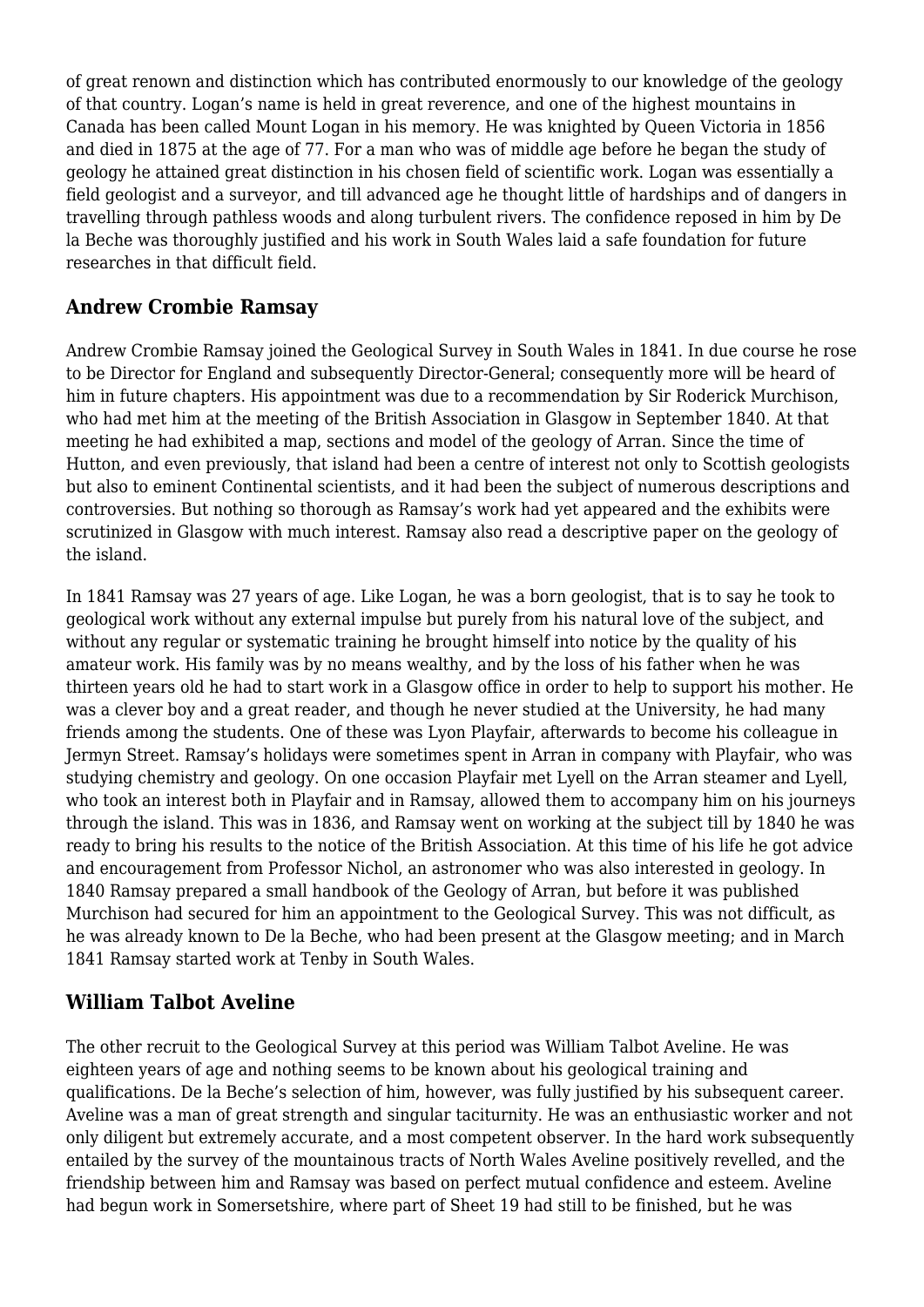transferred to South Wales in 1841. In one respect Aveline differed from Ramsay, for he was by no means a ready writer and, though he furnished notes to many of his colleagues, he wrote few geological memoirs and he is principally remembered for his excellent maps.

### **Mapping progress**

De la Beche's work in South Wales started near Swansea and was continued towards the east and the west. At first his progress was easy and rapid. The Old Red Sandstone was comparatively simple and the Coal Measures of the Forest of Dean and of Glamorgan were rapidly surveyed. In the Swansea district the excellent results of Logan's work were placed at the service of the surveyors. No doubt this improved the quality of the maps, for much of this initial survey can be regarded only as sketch work. The main areas of the formations were laid down and their boundaries located with fair precision, but not much time was spent on the details of the sequence and much ground was covered in a comparatively short time. Imperfect as this survey was, however, it remained little altered till 1891 when Aubrey Strahan was sent down by Sir Archibald Geikie to begin the first revision of the South Wales coalfields.

As the work progressed more and more difficult country was entered. The western part of the South Wales coalfield and the rocks that surround it, especially in Pembrokeshire, form one of the most difficult and complicated tracts in Great Britain. This did not worry De la Beche's staff; they hurried onwards with unhesitating footsteps. No doubt they were aware of the numerous pitfalls that beset them, but refined and critical geological classification of the older strata had not yet been invented. The older rocks were grouped together under the general designation 'grauwacke' and subdivisions were not recognized.

The geological survey of South Wales was making rapid progress in the hands of De la Beche, Ramsay and Aveline. They were assisted by John Phillips, who was an expert palaeontologist and determined the fossils that were collected. He had previously been employed on his memoir on the Palaeozoic fossils of Devon, Somerset and Cornwall, which was published in i841. The field work was entirely done on maps of the scale of 1 inch to one mile, the only ones at that time available, and consequently it was more of the nature of a reconnaissance than of a survey as that term is now understood.

In Pembrokeshire and the western part of the coalfield the strata had been intensely folded and a great series of older rocks emerged below the Carboniferous. This country is now known to contain pre-Cambrian, Cambrian, Ordovician and Silurian, but at that time these rocks were supposed to belong mostly to Sedgwick's Cambrian. Ramsay, whose knowledge of these formations was of course extremely limited, made a bold attempt to solve the intricate problems presented by the geology, but many years were to elapse and much controversy to ensue before an approximate solution was attained.

The whole of the Old Series one-inch Sheets of South Wales, including a considerable area of the older rocks that lie to the north of the coalfield, were published in 1844 and 1845. A year later (1846) the first volume of the Memoirs of the Geological Survey of Great Britain and of the Museum of Economic Geology in London made its appearance. It contained a descriptive account 'On the Formation of the Rocks of South Wales and South-Western England' by De la Beche which is in fact a general summary of the results hitherto obtained by the work of the Survey. Details of coalfield structure are not given, but it was intended to publish an account of the 'economic value of the coal districts of South Wales and South Western England' in a subsequent volume.

To supplement the maps, however, a number of engraved and hand-coloured sheets of Vertical and Horizontal Sections was issued. These relate to South Wales, the Bristol area, the Forest of Dean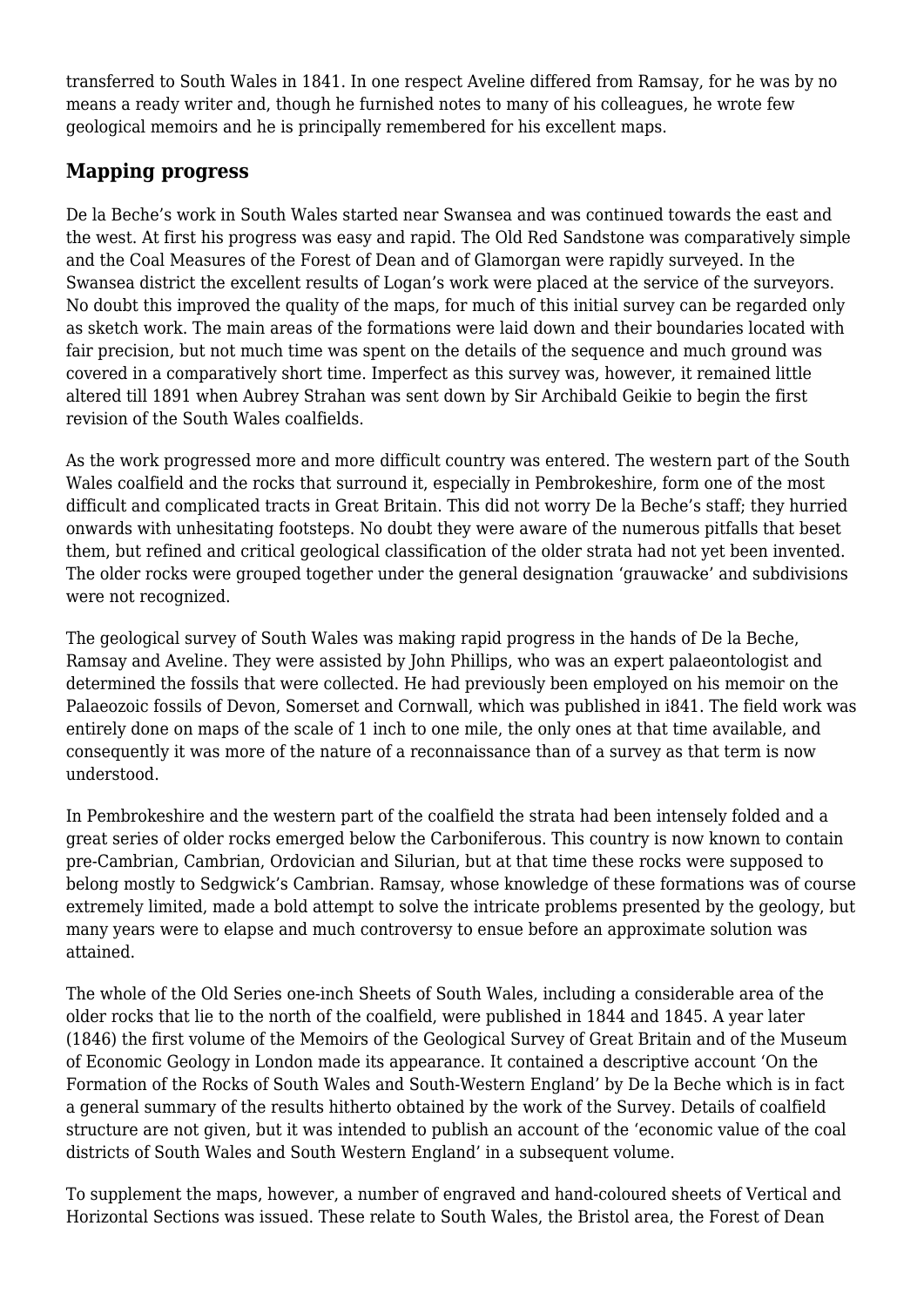and the Mendips. The first of them made its appearance in 1844 and six or eight of them had been published before the end of 1845. 'The Vertical Sections of South Wales were prepared by Logan, De la Beche and D. H. Williams. Some of them were founded on shaft sections and other information taken from colliery records and are still of interest; the majority, however, have been replaced by a new series in the years subsequent to 1895.

The Horizontal Sections were regarded at that period as a valuable addition to the information shown on the one-inch maps. They were drawn on the scale of 6 inches to a mile. The line taken across country was very carefully surveyed and the heights measured by level or by barometer. At the same time complete notes were made of the geology traversed and as much detail was shown as the scale of the drawing would allow. The time spent on this work was justified by the precision attained, which was far higher than was possible on a one-inch map. Such sections, however, are no longer published, as the issue of six-inch maps thoroughly contoured, with more accurate boundary lines and details of the local geology, has rendered it a comparatively simple matter to compile a section along any line across country that may be specially interesting.

### **Reorganization**

In 1845 the Geological Survey underwent the first of its numerous reorganizations. It was formally transferred from the control of the Master-General and Board of Ordnance to the First Commissioner of Her Majesty's Woods, Forests, Land Revenues, Works and Buildings. At the same time the staff was increased and several new poets were created. The most important change was the incorporation of the Geological Branch of the Ordnance Survey of Ireland which had been under the charge of Captain Portlock. He was succeeded by Captain James, R.E., who became Local Director for Ireland, and the Irish Survey which was centred in Dublin was strengthened and reorganized by De la Beche. Its staff now consisted of F. McCoy, A. Wyley, E. Lewis, and W. L. Wilson, with J. Flanagan and J. Haragan as fossil collectors and J. Penny as general assistant.

Under De la Beche as Director-General, Ramsay became Local Director for Great Britain. The English geological staff consisted of Aveline, Trevor James, D. H. Williams and H. W. Bristow, previously acting, with the addition of W. H. Baily, and A. R. C. Selwyn. The fossil collector was R. Gibbs, who had been on the staff since 1843. Edward Forbes was appointed Palaeontologist (1844) and Charles Bone, Artist, to make drawings of fossils. Lyon Playfair became Chemist, while Richard Phillips continued to make analyses in the Museum. Robert Hunt succeeded T. B. Jordan as Keeper of Mining Records. Warington W. Smyth was appointed Mining Geologist in 1845.

It was evidently the intention of the authorities to extend and accelerate the Survey's work. In this they were no doubt stimulated by the interest shown by prominent geologists. The new maps and sections were equal or superior to those produced in any other country and were adding precision to the knowledge of important districts of England and Wales. The rapidity of publication was very striking. In 1834 four Sheets had been published (20, 21, 22, 23, mostly Devonshire); in 1835 four Sheets (24, 25, 26, 27, Cornwall and Devon); in 1839 six Sheets (28, 29, 30, 31, 32, 33, completing Cornwall and Devon). In 1844 and 1845 ten Sheets appeared from the press (19, Somersetshire; 35, 36, 37, 38, 39, 40, 41, 42, 43, South Wales). Thus in ten years twenty-four Sheets had been surveyed and brought to publication, representing the geology of two important mineral districts (Cornwall and Devon, and South Wales) and over 6,000 square miles of difficult ground.

By 1845 about twenty Sheets of Horizontal Sections had also been engraved and about seventeen of Vertical Sections. It is not possible to give exact figures as the dates of publication are in some cases not precisely known.

It was evidently intended to launch two new series of publications which were to expound the results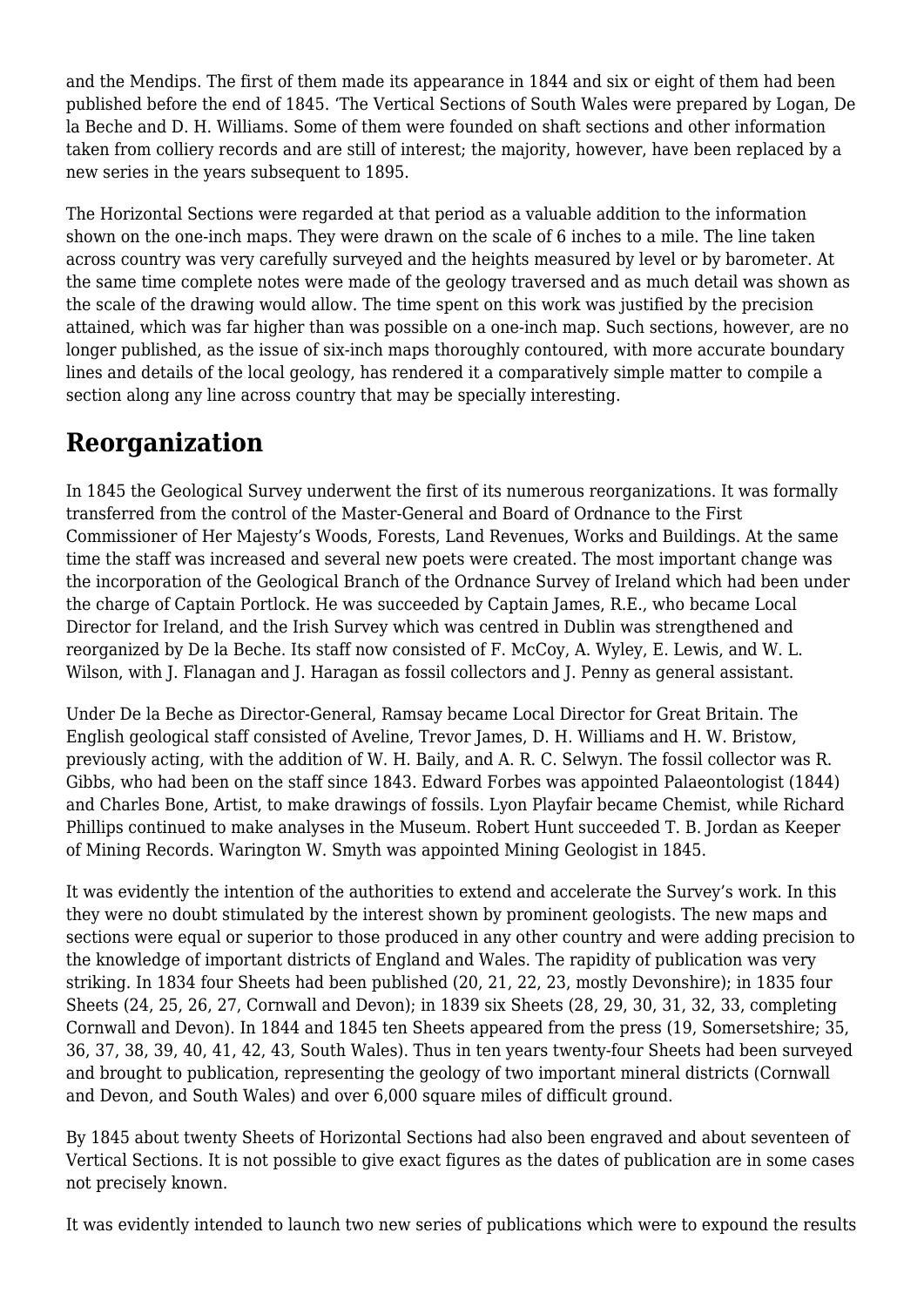of the Survey's work and to take the form of Memoirs. One series was to contain general reports on geological topics and special descriptions of various districts prepared by the English staff; the other was to be devoted to Irish geology. As has been mentioned above, the first volume of Memoirs of the Geological Survey of Great Britain appeared in 1846 and contained two notable memoirs on South Wales by De la Beche and by Ramsay, together with other less important contributions. The second volume appeared in 1848 and contained John Phillips's memoir on the Malvern Hills, and various papers on palaeobotany by Sir Joseph Hooker and on palaeontology by Edward Forbes. In this volume (Part 2) there was also the 'First Report on the Coals suited to the Steam Navy' by De la Beche and Lyon Playfair. The third volume, containing Ramsay's description of North Wales, did not appear till 1866.

From this time onward De la Beche was to a large extent confined to the office in London, where he had many important schemes in hand and much official business to transact He had been knighted in 1842 and was recognized as the principal official authority on questions in which British geology was involved. The field work was under the superintendence of Ramsay, who showed extraordinary activity and capacity. Ramsay and Aveline, with the aid of the fossil collectors, were busily engaged in completing the primary survey of Central and North Wales, a task which they brought to completion in 1850 or 1851. The whole series of Welsh maps was then published except Sheet 78, containing Anglesey and part of Snowdonia, which appeared in 1852. These two men were geologists of the highest ability and their great achievement in preparing the first complete survey of the geology of Wales has received full recognition from all succeeding geologists. They were assisted by Selwyn, who joined in 1845, and at a later stage by Jukes, who started work in 1846, both geologists who later achieved distinction and fame. D. H. Williams assisted in the survey of the coalfield of South Wales, but left the Survey in 1845 and died in 1849.

Many interesting descriptions of the progress of work in North Wales can be found in the letters of Ramsay and Jukes which have been published in Geikie's 'Life of Ramsay' and the biography of Jukes which was edited by his sister, Mrs. Browne, and published in 1871. They attacked the geological problems with great energy, spending long days in the field in good weather tracing the boundary lines of the subdivisions of Cambrian and Silurian rocks which were then recognized. In North Wales particularly the physical difficulties were great and the geology extraordinarily complex. In the determination of the fossils they had the assistance of Edward Forbes, but as yet the microscope had not been applied to the study of rocks in thin sections, and the fine-grained lavas and ash beds of the Snowdonian Mountains presented many puzzling questions on which the geologists were by no means unanimous. On the other hand, however, they did not concern themselves with the Drift deposits; and the glacial phenomena, which subsequently became of paramount interest and importance, were passed over almost without scrutiny. In after years Ramsay was to be captivated by this subject and became a leader in the interpretation of the glaciation of North Wales.

The maps of South Wales have now been completely revised by a survey on the six-inch scale, but Ramsay and Aveline's maps of North Wales have never been revised and are still on sale, with the exception of those of Anglesey. A vast amount of geological research has been carried on in this district since 1850, and many discoveries have been made of the greatest interest and importance. So far as possible, these advances have been incorporated into the colour-printed maps which the Geological Survey has issued since 1920 on the scale of four miles to 1 inch. The original survey of Ramsay and his colleagues was a pioneer effort, for very little was known of the detailed sequence and distribution of the Palaeozoic rocks of Central and North Wales before they began their work. They laid down only the main outlines of the geology of the region, but many of their detailed descriptions have served as a guide to subsequent workers and have proved of great value. Moreover, their work was done with such rapidity that by modern standards it might be described as only a reconnaissance. For example, the survey of Anglesey occupied them about a year, but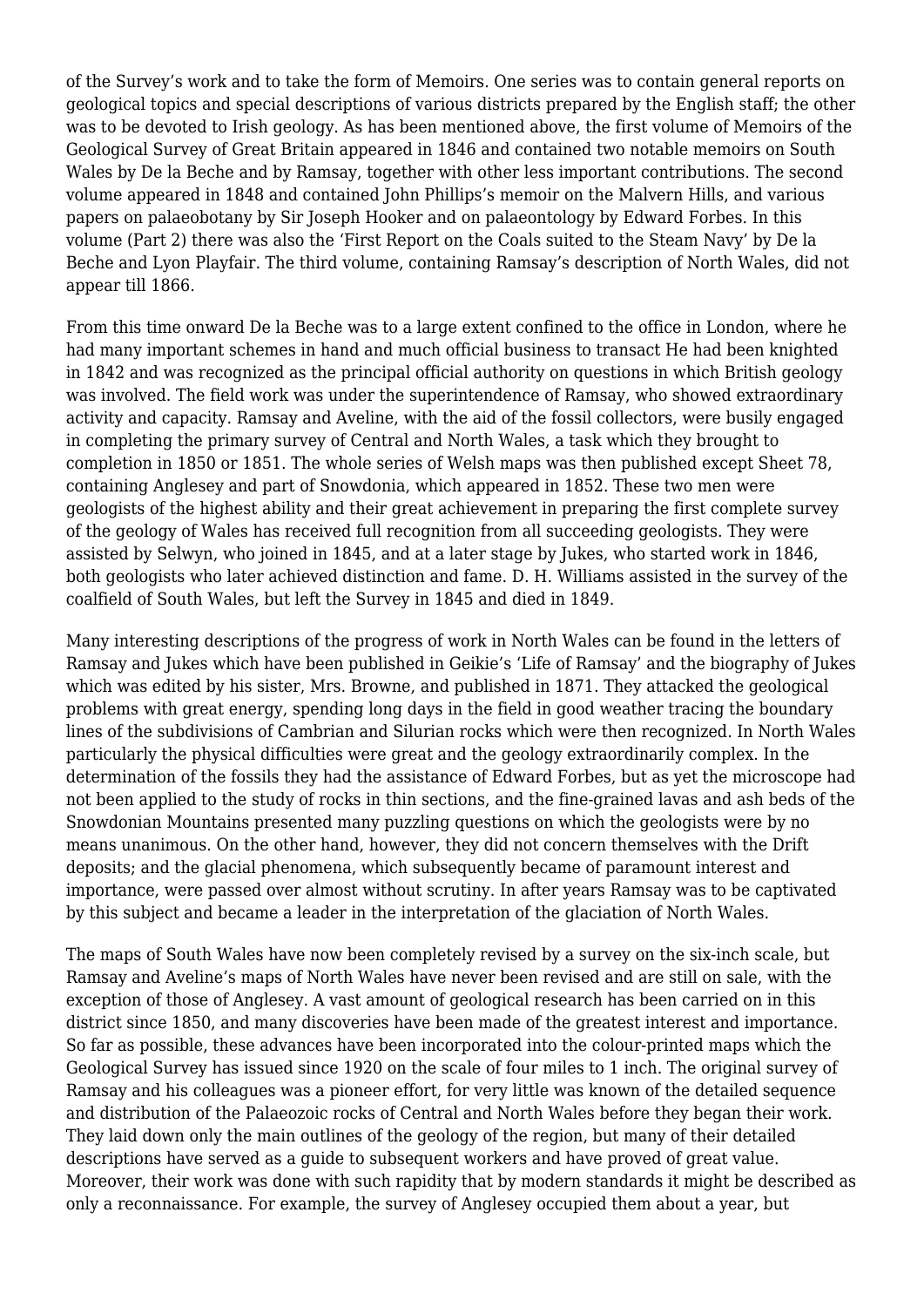subsequently a highly trained geologist, Dr. Greenly, spent twenty years on a detailed examination of that island. Although Ramsay's survey work in Anglesey was the subject of special care and enthusiasm, some of his most fundamental conclusions have been abandoned by recent workers.

In fact, as the work went on, and more and more was learnt regarding these Palaeozoic strata and their complex tectonics, the geological surveyors realized more and more clearly how difficult was the task and how much remained to be done. But De la Beche Was remorselessly pushing forward and impatient of delay. When the writing of the descriptive memoir came to be undertaken these imperfections. became only too apparent. Ramsay was much engaged in administrative work and involved in the geology of other districts, and though the maps had been completed in record time the preparation of the memoir occupied 15 years. When it was published in 1866, however, Sir Roderick Murchison described it as the most important work which had been issued by the Geological Survey during the ten years that had elapsed since 'I became Director.' A second edition appeared in 1881, and the work remains the greatest monument to Ramsay's industry and skill as a field geologist.

### **New museum at Museum of Practical Geology, Jermyn Street**

Although De la Beche continued to visit the field regularly as often as other duties permitted and sometimes gave very sage advice to his field lieutenants, which they were not wise enough to follow, his time was now much occupied by other matters of great importance. His collections had quite outgrown the space provided for them at Craig's Court, and the additional staff now enlisted made the congestion painfully' obvious. De la Beche accordingly had prepared a scheme for a new and larger Museum, with offices and laboratories, and he had made great progress with the preliminary negotiations. A site had been selected at 28, Jermyn Street (221, Piccadilly), a very desirable location for a public office. The plans of the building were prepared by Pennethorne, and from the drafts which survive it is clear that De la Beche criticized them very fully and gave minute attention to all the details. For the building-stone he selected the much-criticized Anston dolomite, but he took the precaution to see that all the material sent up was examined before it 'was used in the building. His prudence was justified by the results, as after 87 years the state of preservation of the plain and carved work on all the walls was eminently satisfactory.

The building was in hand in 1848 and was probably completed in 1849: then began the furnishing of the interior, in which the usual delays were experienced. In 1850 the work of installing the exhibits was in full course, mainly under the superintendence of Reeks, Ramsay and Edward Forbes. Very special efforts were made to get the Museum ready for opening in 1851, the year of the Great Exhibition, and it was formally opened in May of that year by His Royal Highness the Prince Consort.

As was remarked at the time, this was the first important building in Great Britain designed to be occupied by the staff of a purely scientific institution. Its creation was certainly the crowning achievement of De la Beche's official life, even more important than the establishment of the Geological Survey. It proved that his work had been well done and had earned public approbation, including that of all the most competent critics. The Geological Survey which had started in a very modest way, sixteen years previously, was now regarded as a permanent institution of great value and importance.

For his success De la Beche was probably more indebted to the Prince Consort than to any other individual, for under his fostering care and wise foresight the advancement of scientific research and the dissemination of knowledge were regarded as objects of prime importance, deserving of Royal patronage and most beneficial to all the highest interests of the nation.

From the contemporary reports also it is clear that Sir Robert Peel was one of the strongest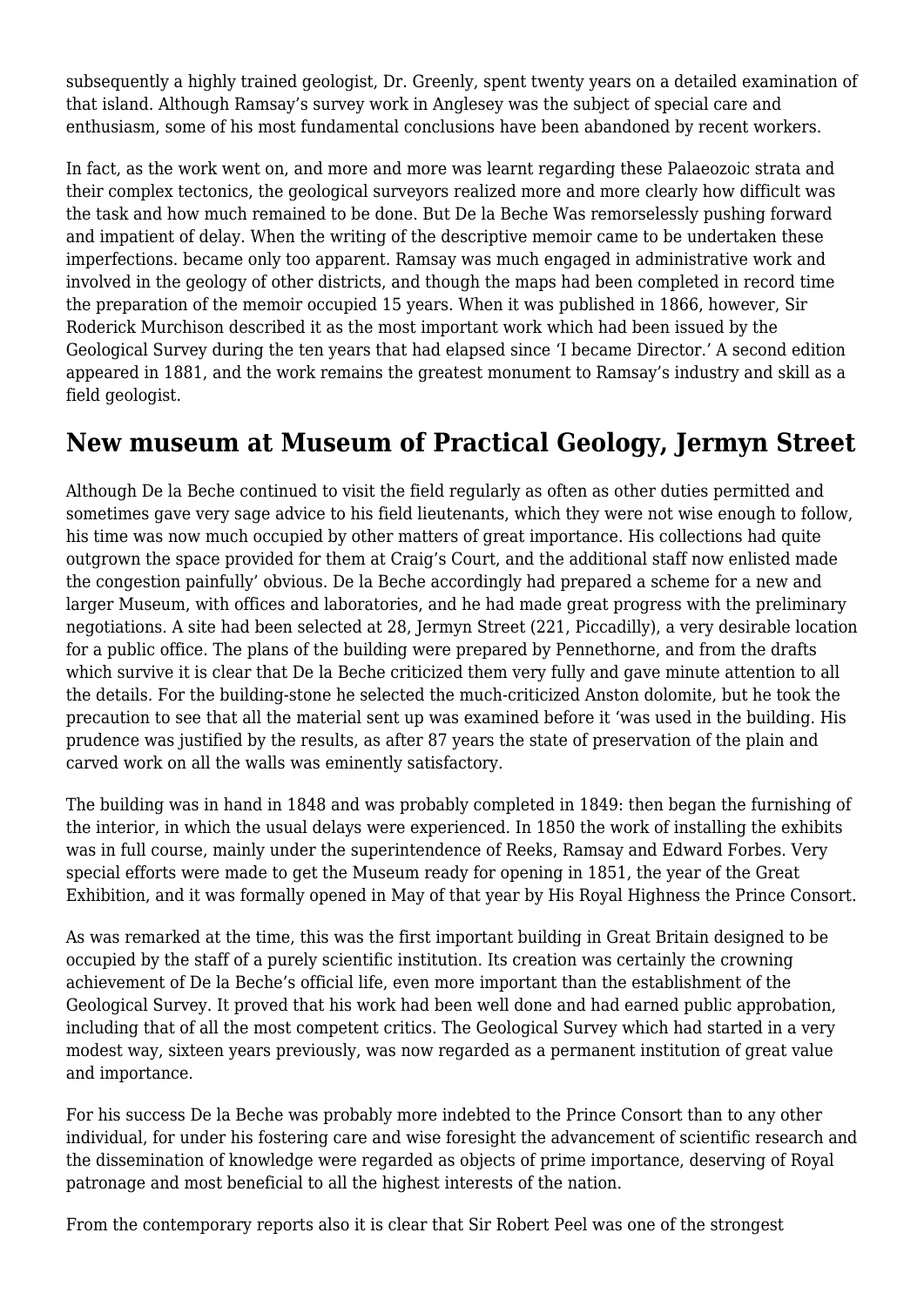supporters of De la Beche's programmes. Though himself not versed in scientific matters, Sir Robert Peel was much interested in them and ready to encourage any practical proposals for scientific progress. The Marquis of Northampton was an amateur geologist whose encouragement also was unfailing. The Geological Society of London probably played a great part. As has been noted previously, its membership included many members of Parliament, country gentlemen, bankers and others, who carried great influence, and the laudatory notices of the Survey's work that were an almost constant feature of the Presidential Addresses in the 'forties and 'fifties of last century no doubt had a considerable effect in moulding public opinion.

In May 1851 the bustle of preparations was over and the new Museum was opened to the public on the 12th of that month. In presence of a brilliant assemblage comprising ambassadors, peers and peeresses, members of Parliament and prominent scientists, H.R.H. the Prince Consort, after an address by Sir Henry De la Beche, made the following speech:

In thanking you for the address which you have just read to me, I would also express the sincere gratification with which I witness the opening, in a form more likely to make it generally and practically useful, of an institution, the progress of which I have long watched with much interest, and the want of which had long been felt in this country.

I rejoice in the proof thus afforded of the general and still increasing interest taken in scientific pursuits, while science herself, by the subdivision into various and distinct fields of her study, aims daily more and more at the attainment of useful and practical results.

In this view it is impossible to estimate too highly the advantages to be derived from an institution like this, intended to direct the researches of science, and to apply their results to the development of the immense mineral riches granted by the bounty of Providence to our isles, and their numerous colonial dependencies.

It will always give me the greatest pleasure to hear of, and, as far as I am able, to contribute to the continued success of the Museum of Practical Geology.

His Royal Highness then made a general inspection of the building.

When we consider the state of London museums and of scientific education in Great Britain it is clear that De la Beche had broken new ground in several directions. The institution he had created in Jermyn Street was not only a museum under Government control but also a centre of research and a School of Science. No other Government museum in this country, even at the present day, has a centre of scientific instruction attached to it. He had also provided a large lecture hall which was to serve not only the needs of the teachers and students of the School but also, and principally, to be used for a series of popular lectures to men and women interested in the progress of science and its application to manufactures and the arts. The chemical laboratory was intended to furnish analyses of minerals and soils for moderate fees. The maps and memoirs of the Geological Survey were to be freely accessible to the public in search of information, and a special staff was to continue the compilation of records of British mining and the collection and preservation of mining plans.

At least four different services were acting in conjunction under the superintendence of the Director, viz. the Geological Survey, the Museum of Practical Geology, the School of Mines and the Mining Records Office. The staffs were to co-operate freely. The Professors of Chemistry, Zoology, Mining and Geology also took part in the activities of the Geological Survey and did much work in preparing and arranging exhibits in the new Museum. They gave lectures in turn to the general public in the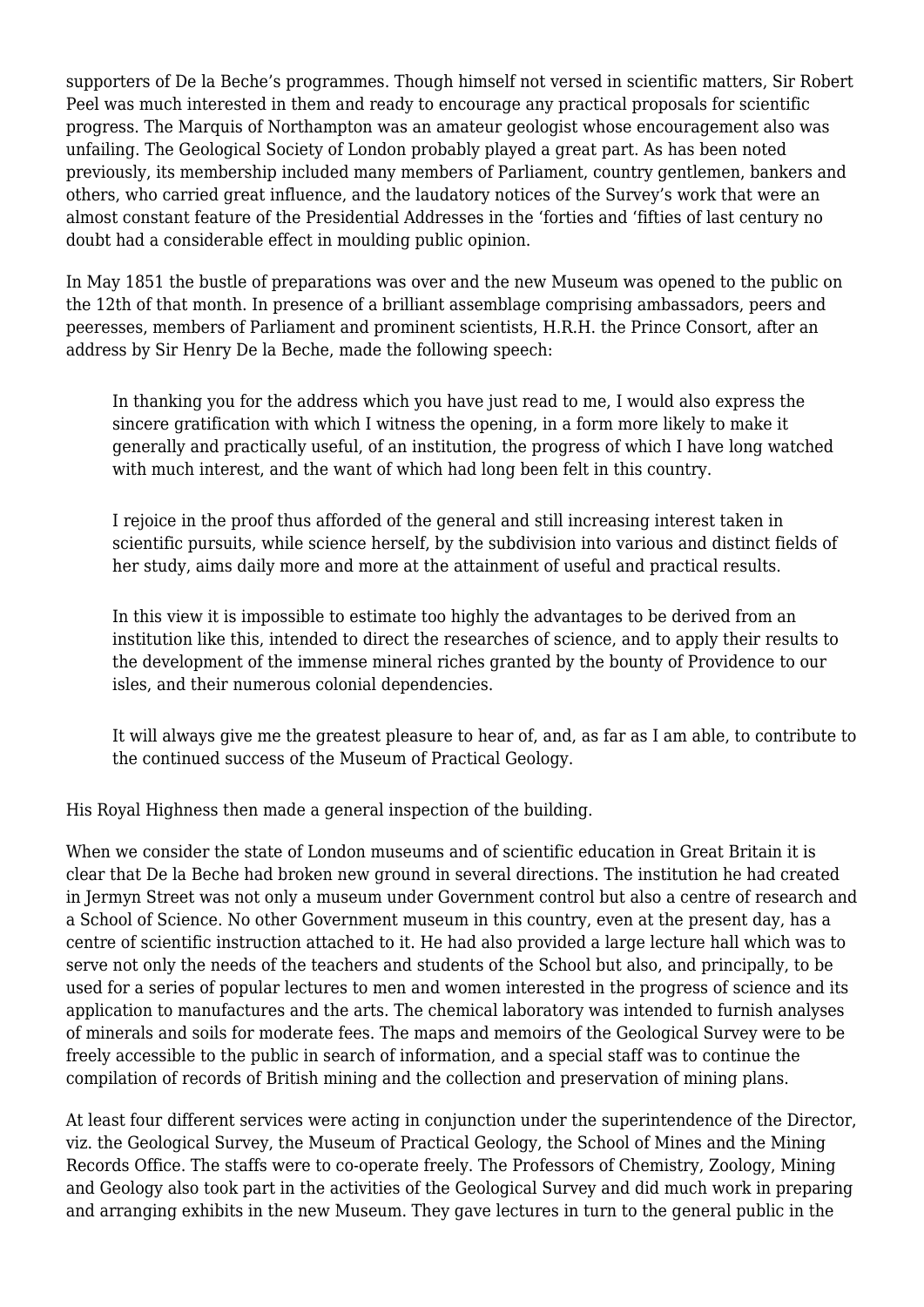Lecture Hall; they assisted in special researches such as the selection of coals suitable for the steam Navy and they contributed scientific memoirs to the publications of the Geological Survey.

The staff of scientists which De la Beche assembled in the new Museum was probably, for its size, the most brilliant that has ever served in a British educational institution. Apparently De la Beche did not lecture, but Ramsay, the Professor of Geology, was the best field geologist and the greatest physiographer of his time. The chemist was Lyon Playfair, afterwards Lord Playfair of St. Andrews, who proved to be not only an able scientist but a great administrator and educational reformer. Richard Phillips, who had been Chemist since 1839*,* was in bad health and died on the eve of the opening ceremony (11th May). Edward Forbes, who was Palaeontologist to the Survey and Professor of Natural History, became Professor of Natural History in Edinburgh University in November 1854 and died in December of that year at the early age of 39. His contemporaries regarded Forbes as probably the most brilliant member of the group. Sir Joseph Hooker was attached to the service for a time as Palaeobotanist. Sir Warington Smyth was the first Professor of Mining and Mineralogy. Robert Hunt, well known for his works on British mining districts, was Professor of Mechanical Science and at the same time Keeper of Mining Records. Among others who were at work in the Museum at this time were such well-known scientists as J. B. Jukes, J. W. Salter, H. W. Bristow, Trenham Reeks, W. T. Aveline, A. R. C. Selwyn.

The further progress of the School of Mines does not belong properly to the present story, but it may be remarked that among the professorial staff who subsequently taught in the Museum at Jermyn Street were Thomas Henry Huxley, John Tyndall, John Percy, Gabriel Stokes and A. W. Hofmann, and much brilliant and original scientific work was done in the old laboratories.

At first the attendance at the School of Mines seems to have been a disappointment, and complaints were made by the staff that it was discouragingly small. It has always, however, maintained its prestige as the premier institution of its class in Great Britain and worthy to rank with the great mining schools of the Continent. Under the auspices of the Government, schemes were soon on foot either to expand the School of Mines into a College of Science or to establish such a College and to absorb the existing institution. Much discussion took place on these projects, but progress was only slow. In 1854 the School of Mines, the Geological Survey and the Museum were transferred to the Department of Science and Art, which had been created under the Board of Trade after the Great Exhibition of 1851. These changes seem to have been unwelcome to De la Beche and some members of his staff. It was only the beginning, however, of a gradual and complicated series of changes which ultimately resulted in the dismemberment of the School of Mines in Jermyn Street and the transfer of the laboratories and teaching staff to South Kensington. The Professors of Physics, Biology and Chemistry were first to go. Mining under Warington W. Smyth and Metallurgy under Percy remained at Jermyn Street; these professors regarded the connexion with the Museum and Survey as of fundamental importance. The formal appellation Royal School of Mines seems to have been first used in 1862.

## **Closing years of De la Beche's Directorship**

When these changes were started, however, in 1853, De la Beche was already a sick man. Neither his mental nor his physical capacities maintained the vigour of his prime. The letters which passed between his lieutenants at this period show that they observed his tendency to vacillation and delay. De la Beche continued to attend regularly at the office though suffering from a form of paralysis, and his last appearance there was on Wednesday, 11th April, 1855, only two days before his death. He had lived to see the fruition of his great designs, and to-day at South Kensington the Geological Survey and Museum and Royal School of Mines, housed in magnificent buildings, form a striking monument to his far-sighted policy and sound judgment. Nothing that he did has failed and with the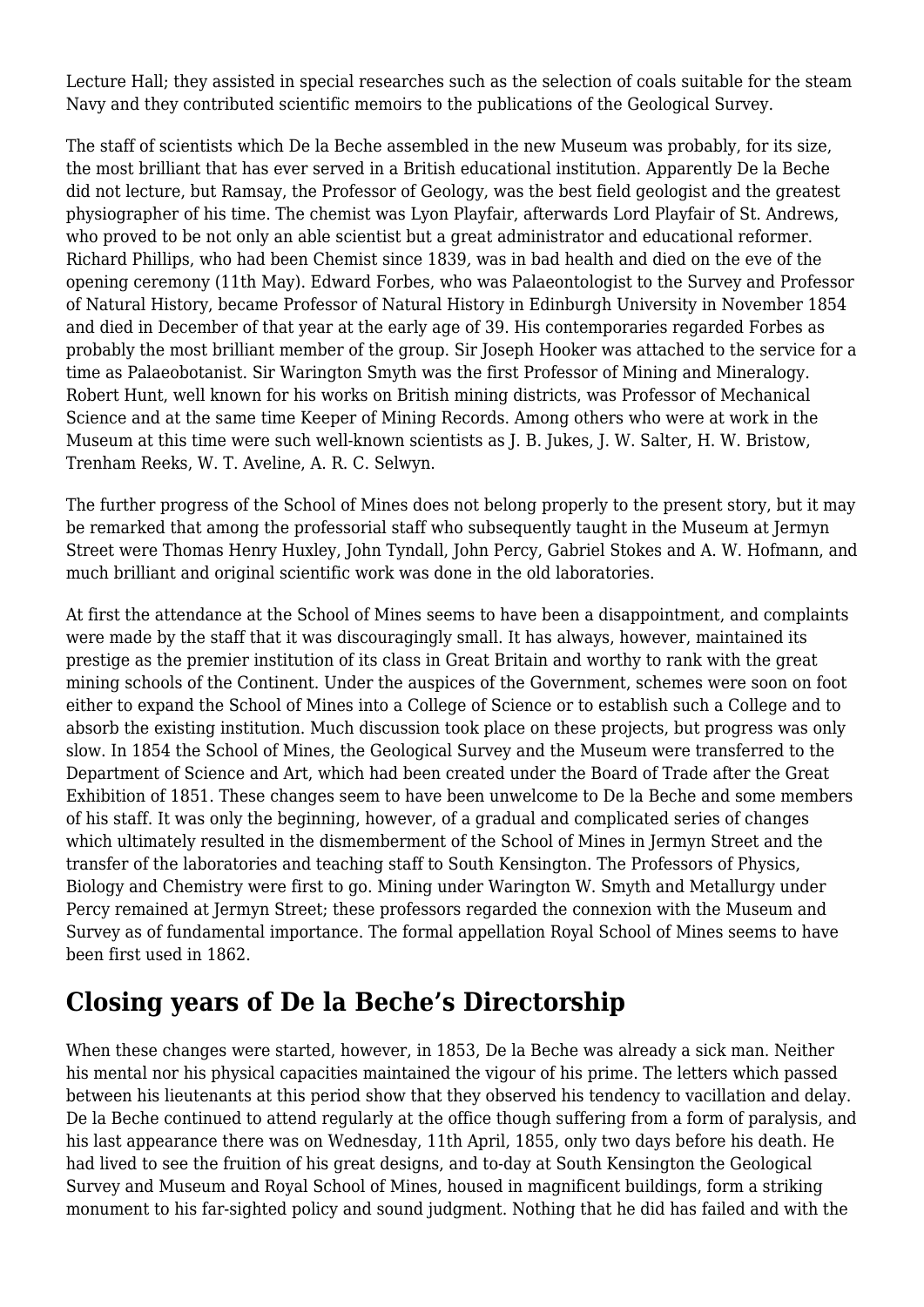progress of the years all his projected enterprises have expanded and developed.

During these closing years of De la Beche's directorship Ramsay, Aveline, Selwyn, Jukes and Warington Smyth were very busy in finishing the Welsh maps and getting them through the press. The principal additions to the field staff were H. H. Howell and Edward Hull. Work was now being carried eastwards into Warwickshire, Worcestershire and Gloucestershire. The most striking progress, however, had been made in the South Staffordshire coalfield, which had been entrusted to J. B. Jukes after his task in assisting Ramsay in North Wales had been completed. These maps were ready for publication in 1852, and in 1853 the descriptive memoir by Jukes appeared from the press. This was the first special coalfield memoir which the Geological Survey had produced and it was heartily welcomed by the mining industry. A second edition, much enlarged, was issued in 1859, as the first edition had been sold out for several years. This remained the standard work on that very interesting and important coalfield till the re-survey was completed in 1926.

When Oldham, of the Irish staffs was appointed Director of the Geological Survey of India in December 1850, Jukes went over to Ireland to succeed him. In 1850 Selwyn became Director of the Geological Survey of New South Wales and in 1869 he became Director of the Geological Survey of Canada. Wyley and McCoy had already left the Irish staff to fill important poets. In 1853 Lyon Playfair became Secretary of the Science and Art Department and in 1854 Edward Forbes went to Edinburgh to fill the Chair of Natural History which was rendered vacant by the death of Jameson. De la Beche's able young men were scattering fast and the success of his Geological Survey was inciting the principal British Colonies to start official surveys after his model. J. W. Salter, who had joined the service in 1846, was appointed Palaeontologist in succession to Edward Forbes, and in 1854 a further notable name appears for the first time on the staff lists, that of Thomas Henry Huxley. His post was defined as that of Naturalist and his work was principally done on the fossils in the Museum. He also lectured that year in the 'Metropolitan School of Science applied to Mining and the Arts' (as it was then called) and chose as his subject 'The Natural History of Man.' In 1853 Hofmann lectured on Chemistry, Dr. Percy on Metals, Warington Smyth on Minerals and Professor Willis on Mechanism in the course of Evening Lectures to Working Men. The whole of the 600 tickets were applied for and allocated in two days.

#### Retrieved from

'[http://earthwise.bgs.ac.uk/index.php?title=Geological\\_Survey\\_under\\_Sir\\_Henry\\_Thomas\\_De\\_la\\_Bec](http://earthwise.bgs.ac.uk/index.php?title=Geological_Survey_under_Sir_Henry_Thomas_De_la_Beche,_1835–1835&oldid=42616) [he,\\_1835–1835&oldid=42616'](http://earthwise.bgs.ac.uk/index.php?title=Geological_Survey_under_Sir_Henry_Thomas_De_la_Beche,_1835–1835&oldid=42616) [Category](http://earthwise.bgs.ac.uk/index.php/Special:Categories):

[History of the British Geological Survey](http://earthwise.bgs.ac.uk/index.php/Category:History_of_the_British_Geological_Survey)

## **Navigation menu**

### **Personal tools**

- Not logged in
- [Talk](http://earthwise.bgs.ac.uk/index.php/Special:MyTalk)
- [Contributions](http://earthwise.bgs.ac.uk/index.php/Special:MyContributions)
- [Log in](http://earthwise.bgs.ac.uk/index.php?title=Special:UserLogin&returnto=Geological+Survey+under+Sir+Henry+Thomas+De+la+Beche%2C+1835%E2%80%931835&returntoquery=action%3Dmpdf)
- [Request account](http://earthwise.bgs.ac.uk/index.php/Special:RequestAccount)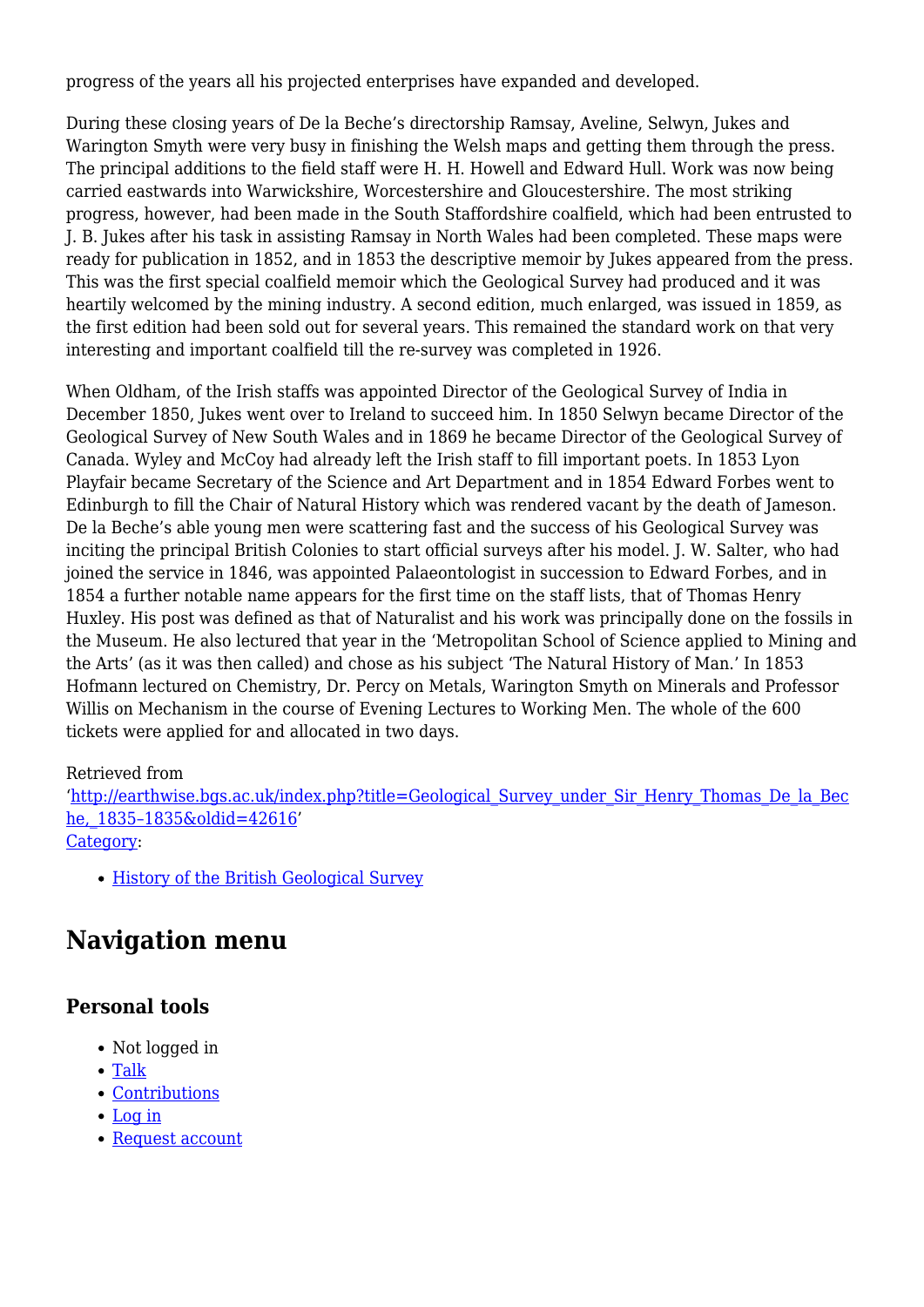#### **Namespaces**

- [Page](http://earthwise.bgs.ac.uk/index.php/Geological_Survey_under_Sir_Henry_Thomas_De_la_Beche,_1835%E2%80%931835)
- [Discussion](http://earthwise.bgs.ac.uk/index.php?title=Talk:Geological_Survey_under_Sir_Henry_Thomas_De_la_Beche,_1835%E2%80%931835&action=edit&redlink=1)

 $\Box$ 

### **Variants**

#### **Views**

- [Read](http://earthwise.bgs.ac.uk/index.php/Geological_Survey_under_Sir_Henry_Thomas_De_la_Beche,_1835%E2%80%931835)
- [Edit](http://earthwise.bgs.ac.uk/index.php?title=Geological_Survey_under_Sir_Henry_Thomas_De_la_Beche,_1835%E2%80%931835&action=edit)
- [View history](http://earthwise.bgs.ac.uk/index.php?title=Geological_Survey_under_Sir_Henry_Thomas_De_la_Beche,_1835%E2%80%931835&action=history)
- [PDF Export](http://earthwise.bgs.ac.uk/index.php?title=Geological_Survey_under_Sir_Henry_Thomas_De_la_Beche,_1835%E2%80%931835&action=mpdf)

 $\overline{\phantom{a}}$ 

### **More**

### **Search**

Search Go

### **Navigation**

- [Main page](http://earthwise.bgs.ac.uk/index.php/Main_Page)
- [Recent changes](http://earthwise.bgs.ac.uk/index.php/Special:RecentChanges)
- [Random page](http://earthwise.bgs.ac.uk/index.php/Special:Random)
- [Help about MediaWiki](https://www.mediawiki.org/wiki/Special:MyLanguage/Help:Contents)

### **Tools**

- [What links here](http://earthwise.bgs.ac.uk/index.php/Special:WhatLinksHere/Geological_Survey_under_Sir_Henry_Thomas_De_la_Beche,_1835%E2%80%931835)
- [Related changes](http://earthwise.bgs.ac.uk/index.php/Special:RecentChangesLinked/Geological_Survey_under_Sir_Henry_Thomas_De_la_Beche,_1835%E2%80%931835)
- [Special pages](http://earthwise.bgs.ac.uk/index.php/Special:SpecialPages)
- [Permanent link](http://earthwise.bgs.ac.uk/index.php?title=Geological_Survey_under_Sir_Henry_Thomas_De_la_Beche,_1835%E2%80%931835&oldid=42616)
- [Page information](http://earthwise.bgs.ac.uk/index.php?title=Geological_Survey_under_Sir_Henry_Thomas_De_la_Beche,_1835%E2%80%931835&action=info)
- [Cite this page](http://earthwise.bgs.ac.uk/index.php?title=Special:CiteThisPage&page=Geological_Survey_under_Sir_Henry_Thomas_De_la_Beche%2C_1835%E2%80%931835&id=42616)
- [Browse properties](http://earthwise.bgs.ac.uk/index.php/Special:Browse/:Geological-5FSurvey-5Funder-5FSir-5FHenry-5FThomas-5FDe-5Fla-5FBeche,-5F1835%E2%80%931835)
- This page was last modified on 22 September 2019, at 09:48.
- [Privacy policy](http://earthwise.bgs.ac.uk/index.php/Earthwise:Privacy_policy)
- [About Earthwise](http://earthwise.bgs.ac.uk/index.php/Earthwise:About)
- [Disclaimers](http://earthwise.bgs.ac.uk/index.php/Earthwise:General_disclaimer)